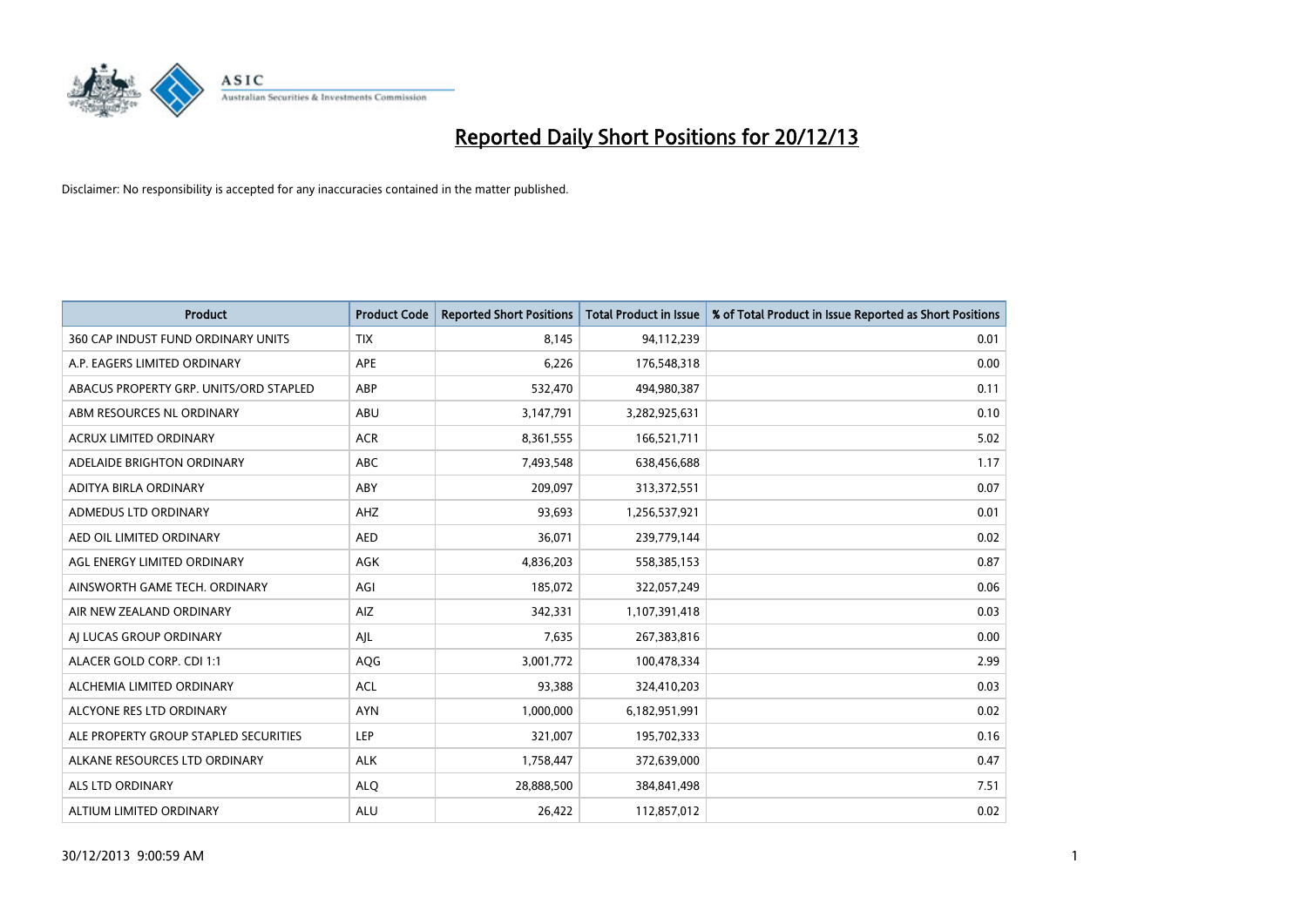

| <b>Product</b>                          | <b>Product Code</b> | <b>Reported Short Positions</b> | <b>Total Product in Issue</b> | % of Total Product in Issue Reported as Short Positions |
|-----------------------------------------|---------------------|---------------------------------|-------------------------------|---------------------------------------------------------|
| ALTONA MINING LTD ORDINARY              | <b>AOH</b>          | 473,174                         | 532,234,704                   | 0.09                                                    |
| ALUMINA LIMITED ORDINARY                | AWC                 | 143, 183, 464                   | 2,806,225,615                 | 5.10                                                    |
| AMALGAMATED HOLDINGS ORDINARY           | AHD                 | 58,901                          | 157,821,632                   | 0.04                                                    |
| AMCOM TELECOMM, ORDINARY                | AMM                 | 1,469,043                       | 244,557,101                   | 0.60                                                    |
| AMCOR LIMITED ORDINARY                  | AMC                 | 3,008,489                       | 1,206,684,923                 | 0.25                                                    |
| AMP LIMITED ORDINARY                    | AMP                 | 21,582,006                      | 2,957,737,964                 | 0.73                                                    |
| AMPELLA MINING ORDINARY                 | AMX                 | 176,701                         | 248,000,493                   | 0.07                                                    |
| ANSELL LIMITED ORDINARY                 | <b>ANN</b>          | 3,885,810                       | 148,896,387                   | 2.61                                                    |
| ANTARES ENERGY LTD ORDINARY             | <b>AZZ</b>          | 184,205                         | 255,000,000                   | 0.07                                                    |
| ANZ BANKING GRP LTD ORDINARY            | ANZ                 | 7,563,666                       | 2,744,074,473                 | 0.28                                                    |
| APA GROUP STAPLED SECURITIES            | APA                 | 16,477,278                      | 835,750,807                   | 1.97                                                    |
| APN NEWS & MEDIA ORDINARY               | <b>APN</b>          | 15,562,673                      | 661,526,586                   | 2.35                                                    |
| AQUARIUS PLATINUM. ORDINARY             | <b>AOP</b>          | 6,643,339                       | 487,605,536                   | 1.36                                                    |
| AOUILA RESOURCES ORDINARY               | <b>AQA</b>          | 10,919,070                      | 411,804,442                   | 2.65                                                    |
| ARAFURA RESOURCE LTD ORDINARY           | ARU                 | 46,367                          | 441,270,644                   | 0.01                                                    |
| ARB CORPORATION ORDINARY                | ARP                 | 1,751,232                       | 72,481,302                    | 2.42                                                    |
| ARDENT LEISURE GROUP STAPLED SECURITIES | AAD                 | 1,908,738                       | 405,055,708                   | 0.47                                                    |
| ARENA GROUP ORDINARY UNITS              | <b>ARF</b>          | 14,904                          | 211,495,653                   | 0.01                                                    |
| ARISTOCRAT LEISURE ORDINARY             | <b>ALL</b>          | 8,058,204                       | 551,418,047                   | 1.46                                                    |
| ARRIUM LTD ORDINARY                     | ARI                 | 17,796,336                      | 1,361,469,008                 | 1.31                                                    |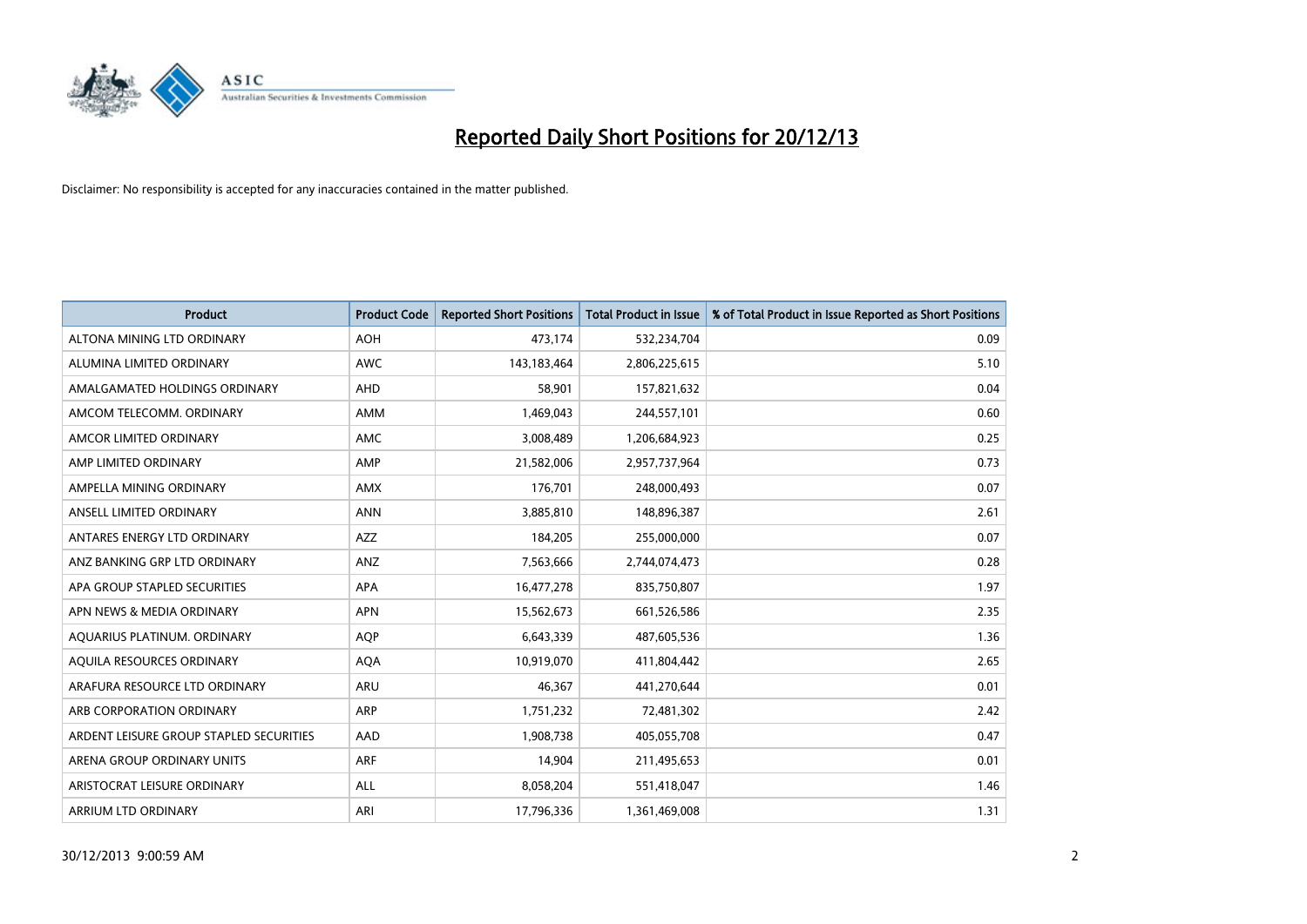

| <b>Product</b>                            | <b>Product Code</b> | <b>Reported Short Positions</b> | <b>Total Product in Issue</b> | % of Total Product in Issue Reported as Short Positions |
|-------------------------------------------|---------------------|---------------------------------|-------------------------------|---------------------------------------------------------|
| ASCIANO LIMITED ORDINARY                  | <b>AIO</b>          | 7,292,644                       | 975,385,664                   | 0.75                                                    |
| ASG GROUP LIMITED ORDINARY                | ASZ                 | 941,844                         | 206,720,839                   | 0.46                                                    |
| ASPEN GROUP ORD/UNITS STAPLED             | APZ                 | 85,096                          | 119,946,366                   | 0.07                                                    |
| ASTRO JAP PROP GROUP STAPLED US PROHIBIT. | AJA                 | 44,901                          | 67,211,752                    | 0.07                                                    |
| ASX LIMITED ORDINARY                      | ASX                 | 2,691,057                       | 193,595,162                   | 1.39                                                    |
| ATLANTIC LIMITED ORDINARY                 | ATI                 | 50,000                          | 154,757,339                   | 0.03                                                    |
| ATLAS IRON LIMITED ORDINARY               | <b>AGO</b>          | 58,695,735                      | 915,496,158                   | 6.41                                                    |
| AUCKLAND INTERNATION ORDINARY             | AIA                 | 747                             | 1,322,564,489                 | 0.00                                                    |
| AURIZON HOLDINGS LTD ORDINARY             | AZJ                 | 28,801,452                      | 2,137,284,503                 | 1.35                                                    |
| <b>AURORA OIL &amp; GAS ORDINARY</b>      | <b>AUT</b>          | 7,576,336                       | 448,785,778                   | 1.69                                                    |
| AUSDRILL LIMITED ORDINARY                 | <b>ASL</b>          | 22,405,350                      | 312,277,224                   | 7.17                                                    |
| AUSENCO LIMITED ORDINARY                  | AAX                 | 3,694,906                       | 148,518,105                   | 2.49                                                    |
| AUSTAL LIMITED ORDINARY                   | ASB                 | 528,786                         | 346, 379, 377                 | 0.15                                                    |
| AUSTBROKERS HOLDINGS ORDINARY             | <b>AUB</b>          | 3,028                           | 59,642,171                    | 0.01                                                    |
| AUSTIN ENGINEERING ORDINARY               | ANG                 | 487,807                         | 73,164,403                    | 0.67                                                    |
| AUSTRALAND PROPERTY STAPLED SECURITY      | <b>ALZ</b>          | 1,525,024                       | 578,324,670                   | 0.26                                                    |
| AUSTRALIAN AGRICULT. ORDINARY             | AAC                 | 4,111,841                       | 532,294,404                   | 0.77                                                    |
| AUSTRALIAN EDUCATION UNITS                | <b>AEU</b>          | 6,940                           | 205,069,661                   | 0.00                                                    |
| AUSTRALIAN FOUNDAT, ORDINARY              | AFI                 | 1,070                           | 1,042,757,713                 | 0.00                                                    |
| AUSTRALIAN INFR LTD ORDINARY              | <b>AIX</b>          | 703,608                         | 620,733,944                   | 0.11                                                    |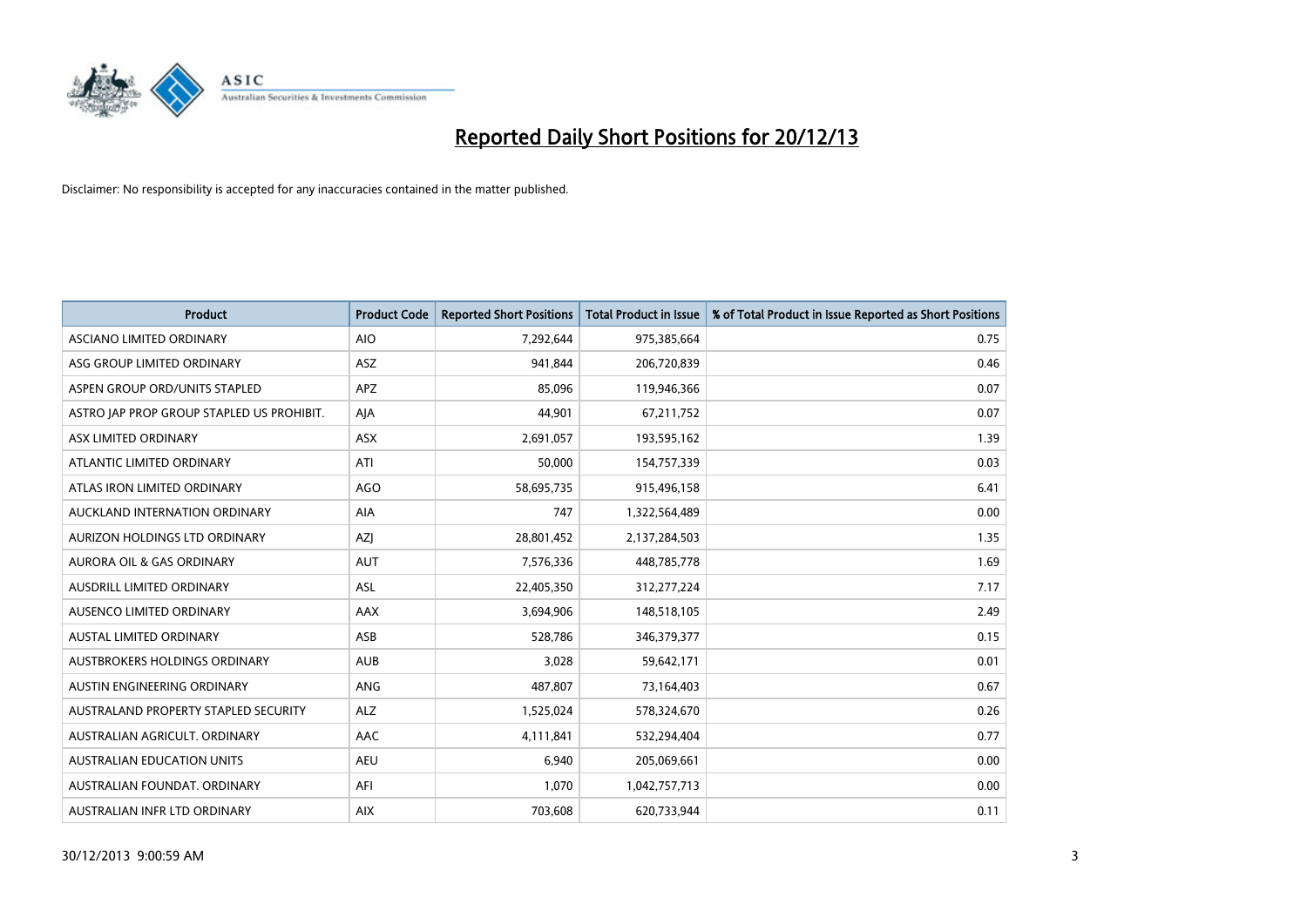

| <b>Product</b>                       | <b>Product Code</b> | <b>Reported Short Positions</b> | <b>Total Product in Issue</b> | % of Total Product in Issue Reported as Short Positions |
|--------------------------------------|---------------------|---------------------------------|-------------------------------|---------------------------------------------------------|
| AUSTRALIAN PHARM, ORDINARY           | API                 | 9,390,337                       | 488,115,883                   | 1.92                                                    |
| AUTOMOTIVE HOLDINGS ORDINARY         | AHE                 | 458,567                         | 260,579,682                   | 0.18                                                    |
| AVEO GROUP STAPLED SECURITIES        | <b>AOG</b>          | 14,956,467                      | 500,111,460                   | 2.99                                                    |
| AVJENNINGS LIMITED ORDINARY          | <b>AVJ</b>          | 69,999                          | 384,423,851                   | 0.02                                                    |
| AWE LIMITED ORDINARY                 | <b>AWE</b>          | 1,481,836                       | 522,116,985                   | 0.28                                                    |
| <b>AZONTO PET LTD ORDINARY</b>       | <b>APY</b>          | 41                              | 1,155,765,100                 | 0.00                                                    |
| <b>BANDANNA ENERGY ORDINARY</b>      | <b>BND</b>          | 18,702,764                      | 528,481,199                   | 3.54                                                    |
| BANK OF QUEENSLAND. ORDINARY         | <b>BOQ</b>          | 4,921,384                       | 322,566,581                   | 1.53                                                    |
| <b>BASE RES LIMITED ORDINARY</b>     | <b>BSE</b>          | 7,011,331                       | 561,840,029                   | 1.25                                                    |
| BATHURST RES NZ LTD ORDINARY         | <b>BRL</b>          | 19,598,168                      | 821,457,725                   | 2.39                                                    |
| BC IRON LIMITED ORDINARY             | <b>BCI</b>          | 1,133,445                       | 123,928,630                   | 0.91                                                    |
| BEACH ENERGY LIMITED ORDINARY        | <b>BPT</b>          | 19,995,569                      | 1,277,958,962                 | 1.56                                                    |
| BEADELL RESOURCE LTD ORDINARY        | <b>BDR</b>          | 24,805,892                      | 790,727,280                   | 3.14                                                    |
| <b>BEGA CHEESE LTD ORDINARY</b>      | <b>BGA</b>          | 89,146                          | 152,107,829                   | 0.06                                                    |
| BENDIGO AND ADELAIDE ORDINARY        | <b>BEN</b>          | 13,132,931                      | 409,977,183                   | 3.20                                                    |
| BENTHAM IMF LTD ORDINARY             | <b>IMF</b>          | 7,270,617                       | 156,113,331                   | 4.66                                                    |
| BERKELEY RESOURCES ORDINARY          | <b>BKY</b>          | 89,341                          | 179,393,323                   | 0.05                                                    |
| BETASHARES ASX RES ETF UNITS         | <b>ORE</b>          | 809,000                         | 3,020,814                     | 26.78                                                   |
| <b>BHP BILLITON LIMITED ORDINARY</b> | <b>BHP</b>          | 5,994,173                       | 3,211,691,105                 | 0.19                                                    |
| <b>BILLABONG ORDINARY</b>            | <b>BBG</b>          | 17,022,599                      | 478,944,292                   | 3.55                                                    |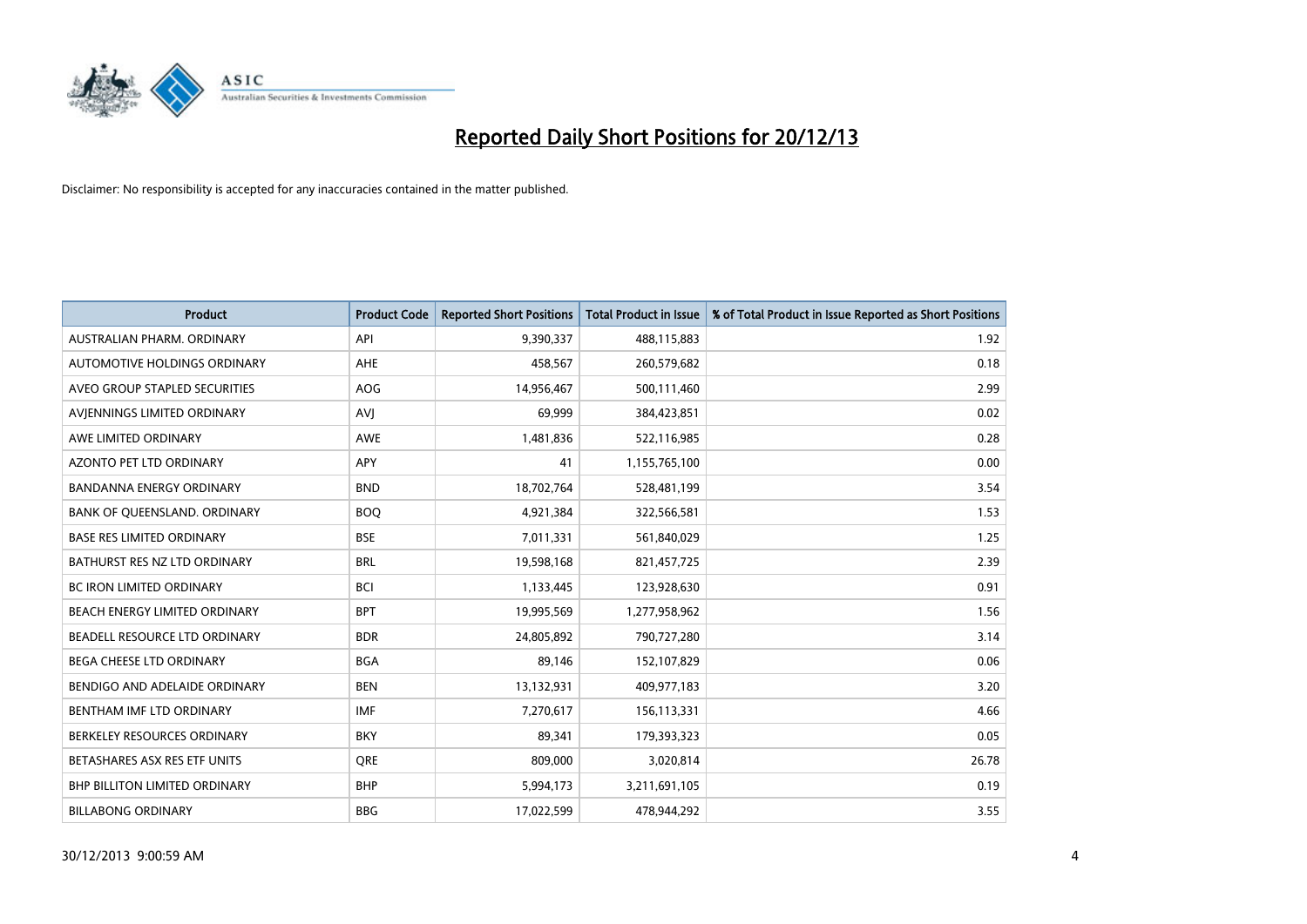

| <b>Product</b>                                | <b>Product Code</b> | <b>Reported Short Positions</b> | <b>Total Product in Issue</b> | % of Total Product in Issue Reported as Short Positions |
|-----------------------------------------------|---------------------|---------------------------------|-------------------------------|---------------------------------------------------------|
| <b>BIONOMICS LIMITED ORDINARY</b>             | <b>BNO</b>          | 197,819                         | 412,193,567                   | 0.05                                                    |
| BLACKMORES LIMITED ORDINARY                   | BKL                 | 24,785                          | 17,046,024                    | 0.15                                                    |
| <b>BLACKTHORN RESOURCES ORD US PROHIBITED</b> | <b>BTR</b>          | 790,869                         | 164,285,950                   | 0.48                                                    |
| BLUESCOPE STEEL LTD ORDINARY                  | <b>BSL</b>          | 5,466,437                       | 558,733,728                   | 0.98                                                    |
| <b>BOART LONGYEAR ORDINARY</b>                | <b>BLY</b>          | 29,341,728                      | 461,163,412                   | 6.36                                                    |
| <b>BOOM LOGISTICS ORDINARY</b>                | <b>BOL</b>          | 249,999                         | 474,868,764                   | 0.05                                                    |
| BORAL LIMITED, ORDINARY                       | <b>BLD</b>          | 37,305,728                      | 778,739,826                   | 4.79                                                    |
| <b>BRADKEN LIMITED ORDINARY</b>               | <b>BKN</b>          | 19,714,171                      | 169,240,662                   | 11.65                                                   |
| <b>BRAMBLES LIMITED ORDINARY</b>              | <b>BXB</b>          | 5,377,569                       | 1,561,480,363                 | 0.34                                                    |
| <b>BREVILLE GROUP LTD ORDINARY</b>            | <b>BRG</b>          | 2,133,919                       | 130,095,322                   | 1.64                                                    |
| BRICKWORKS LIMITED ORDINARY                   | <b>BKW</b>          | 132,062                         | 148,038,996                   | 0.09                                                    |
| BT INVESTMENT MNGMNT ORDINARY                 | <b>BTT</b>          | 26,205                          | 279,182,538                   | 0.01                                                    |
| <b>BUCCANEER ENERGY LTD ORDINARY</b>          | <b>BCC</b>          | 364,833                         | 2,408,671,956                 | 0.02                                                    |
| <b>BURU ENERGY ORDINARY</b>                   | <b>BRU</b>          | 14,521,967                      | 298,392,644                   | 4.87                                                    |
| <b>BWP TRUST ORDINARY UNITS</b>               | <b>BWP</b>          | 2,249,337                       | 627,165,919                   | 0.36                                                    |
| CABCHARGE AUSTRALIA ORDINARY                  | CAB                 | 13,208,228                      | 120,430,683                   | 10.97                                                   |
| CALTEX AUSTRALIA ORDINARY                     | <b>CTX</b>          | 1,855,183                       | 270,000,000                   | 0.69                                                    |
| CAPE LAMBERT RES LTD ORDINARY                 | <b>CFE</b>          | 19,764                          | 669,241,942                   | 0.00                                                    |
| <b>CARBON ENERGY ORDINARY</b>                 | <b>CNX</b>          | 6,799                           | 1,250,097,524                 | 0.00                                                    |
| <b>CARDNO LIMITED ORDINARY</b>                | CDD                 | 6,243,774                       | 146,107,042                   | 4.27                                                    |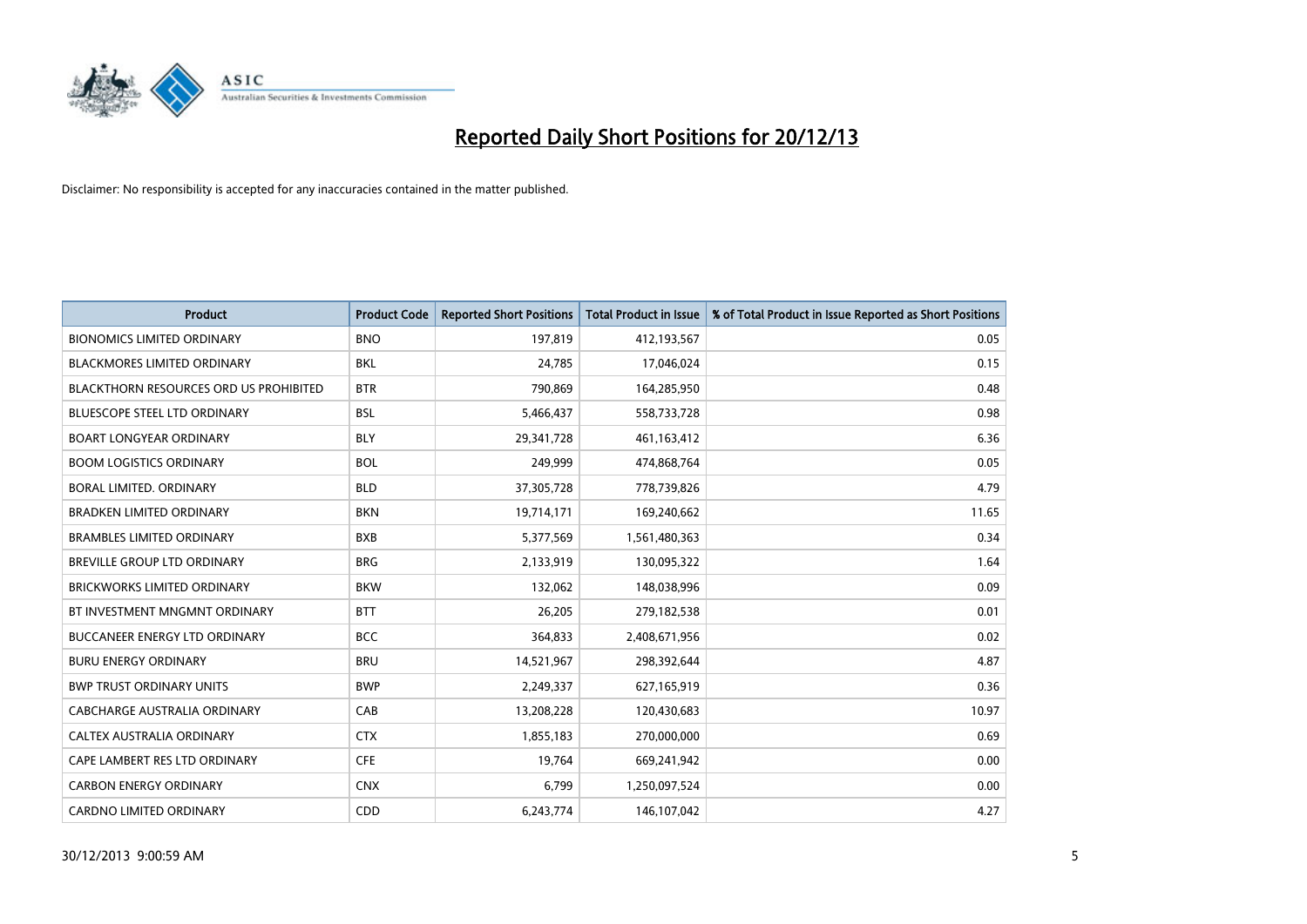

| <b>Product</b>                          | <b>Product Code</b> | <b>Reported Short Positions</b> | <b>Total Product in Issue</b> | % of Total Product in Issue Reported as Short Positions |
|-----------------------------------------|---------------------|---------------------------------|-------------------------------|---------------------------------------------------------|
| <b>CARINDALE PROPERTY UNIT</b>          | <b>CDP</b>          | $\mathbf{1}$                    | 70,000,000                    | 0.00                                                    |
| CARNARVON PETROLEUM ORDINARY            | <b>CVN</b>          | 734                             | 938,046,875                   | 0.00                                                    |
| CARSALES.COM LTD ORDINARY               | <b>CRZ</b>          | 4,723,180                       | 237,763,965                   | 1.99                                                    |
| CASH CONVERTERS ORDINARY                | CCV                 | 7,107,394                       | 426,302,767                   | 1.67                                                    |
| CEDAR WOODS PROP. ORDINARY              | <b>CWP</b>          | 22,659                          | 73,732,683                    | 0.03                                                    |
| CENTRAL PETROLEUM ORDINARY              | <b>CTP</b>          | 438,736                         | 309,218,273                   | 0.14                                                    |
| CERAMIC FUEL CELLS ORDINARY             | <b>CFU</b>          | 991,102                         | 1,601,287,414                 | 0.06                                                    |
| CFS RETAIL TRUST GRP STAPLED SECURITIES | <b>CFX</b>          | 61,894,399                      | 2,858,286,690                 | 2.17                                                    |
| CHALLENGER DIV.PRO. STAPLED UNITS       | <b>CDI</b>          | 183,665                         | 214,101,013                   | 0.09                                                    |
| <b>CHALLENGER LIMITED ORDINARY</b>      | <b>CGF</b>          | 962,174                         | 530,862,585                   | 0.18                                                    |
| CHARTER HALL GROUP STAPLED US PROHIBIT. | <b>CHC</b>          | 212,722                         | 309,118,171                   | 0.07                                                    |
| <b>CHARTER HALL RETAIL UNITS</b>        | <b>CQR</b>          | 6,311,386                       | 362,896,512                   | 1.74                                                    |
| CHORUS LIMITED ORDINARY                 | <b>CNU</b>          | 52,999                          | 396,369,767                   | 0.01                                                    |
| CITIGOLD CORP LTD ORDINARY              | <b>CTO</b>          | 153,427                         | 1,352,907,765                 | 0.01                                                    |
| COAL OF AFRICA LTD ORDINARY             | <b>CZA</b>          | 426                             | 1,048,368,613                 | 0.00                                                    |
| <b>COALSPUR MINES LTD ORDINARY</b>      | <b>CPL</b>          | 7,410,995                       | 641,394,435                   | 1.16                                                    |
| COCA-COLA AMATIL ORDINARY               | <b>CCL</b>          | 13,235,617                      | 763,590,249                   | 1.73                                                    |
| COCHLEAR LIMITED ORDINARY               | <b>COH</b>          | 7,876,199                       | 57,062,020                    | 13.80                                                   |
| <b>COCKATOO COAL ORDINARY</b>           | <b>COK</b>          | 21,890,209                      | 4,085,658,737                 | 0.54                                                    |
| CODAN LIMITED ORDINARY                  | <b>CDA</b>          | 658,423                         | 176,969,924                   | 0.37                                                    |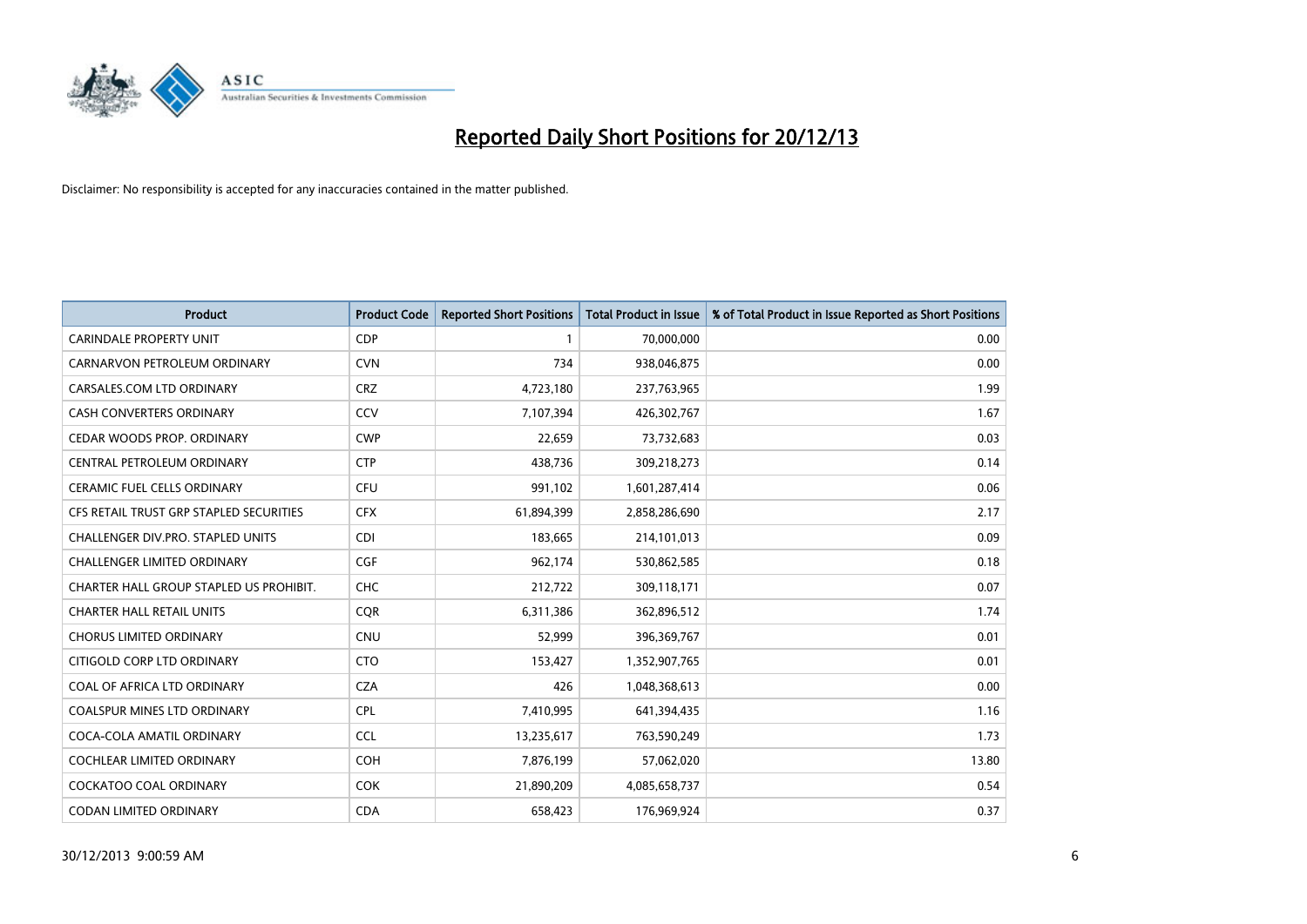

| <b>Product</b>                          | <b>Product Code</b> | <b>Reported Short Positions</b> | <b>Total Product in Issue</b> | % of Total Product in Issue Reported as Short Positions |
|-----------------------------------------|---------------------|---------------------------------|-------------------------------|---------------------------------------------------------|
| <b>COFFEY INTERNATIONAL ORDINARY</b>    | <b>COF</b>          | 18,921                          | 255,833,165                   | 0.01                                                    |
| <b>COKAL LTD ORDINARY</b>               | <b>CKA</b>          | 103,470                         | 471,103,926                   | 0.02                                                    |
| <b>COLLECTION HOUSE ORDINARY</b>        | <b>CLH</b>          | 1,617,909                       | 128,969,148                   | 1.25                                                    |
| <b>COLLINS FOODS LTD ORDINARY</b>       | <b>CKF</b>          | 46,547                          | 93,000,003                    | 0.05                                                    |
| COMMONWEALTH BANK, ORDINARY             | <b>CBA</b>          | 6,354,439                       | 1,611,928,836                 | 0.39                                                    |
| <b>COMMONWEALTH PROP ORDINARY UNITS</b> | <b>CPA</b>          | 15,976,632                      | 2,347,003,413                 | 0.68                                                    |
| <b>COMPASS RESOURCES ORDINARY</b>       | <b>CMR</b>          | 7,472                           | 1,403,744,100                 | 0.00                                                    |
| <b>COMPUTERSHARE LTD ORDINARY</b>       | <b>CPU</b>          | 8,387,382                       | 556,203,079                   | 1.51                                                    |
| <b>COOPER ENERGY LTD ORDINARY</b>       | <b>COE</b>          | 526,731                         | 329,235,509                   | 0.16                                                    |
| <b>CORP TRAVEL LIMITED ORDINARY</b>     | <b>CTD</b>          | 335,083                         | 78,246,245                    | 0.43                                                    |
| CORP TRAVEL LIMITED RIGHTS 09-JAN-14    | <b>CTDR</b>         | 3,391                           | 11,592,036                    | 0.03                                                    |
| <b>COVER-MORE GRP LTD ORDINARY</b>      | <b>CVO</b>          | 3,175,000                       | 317,500,000                   | 1.00                                                    |
| <b>CREDIT CORP GROUP ORDINARY</b>       | <b>CCP</b>          | 15,186                          | 46,131,882                    | 0.03                                                    |
| <b>CROMWELL PROP STAPLED SECURITIES</b> | <b>CMW</b>          | 9,219,289                       | 1,721,483,143                 | 0.54                                                    |
| <b>CROWE HORWATH AUS ORDINARY</b>       | <b>CRH</b>          | 810,545                         | 273,005,429                   | 0.30                                                    |
| CROWN RESORTS LTD ORDINARY              | <b>CWN</b>          | 1,266,376                       | 728,394,185                   | 0.17                                                    |
| <b>CSG LIMITED ORDINARY</b>             | <b>CSV</b>          | 123,990                         | 278,973,075                   | 0.04                                                    |
| <b>CSL LIMITED ORDINARY</b>             | <b>CSL</b>          | 825,551                         | 485,467,670                   | 0.17                                                    |
| <b>CSR LIMITED ORDINARY</b>             | <b>CSR</b>          | 21,912,422                      | 506,000,315                   | 4.33                                                    |
| <b>CUDECO LIMITED ORDINARY</b>          | CDU                 | 6,671,576                       | 207,616,597                   | 3.21                                                    |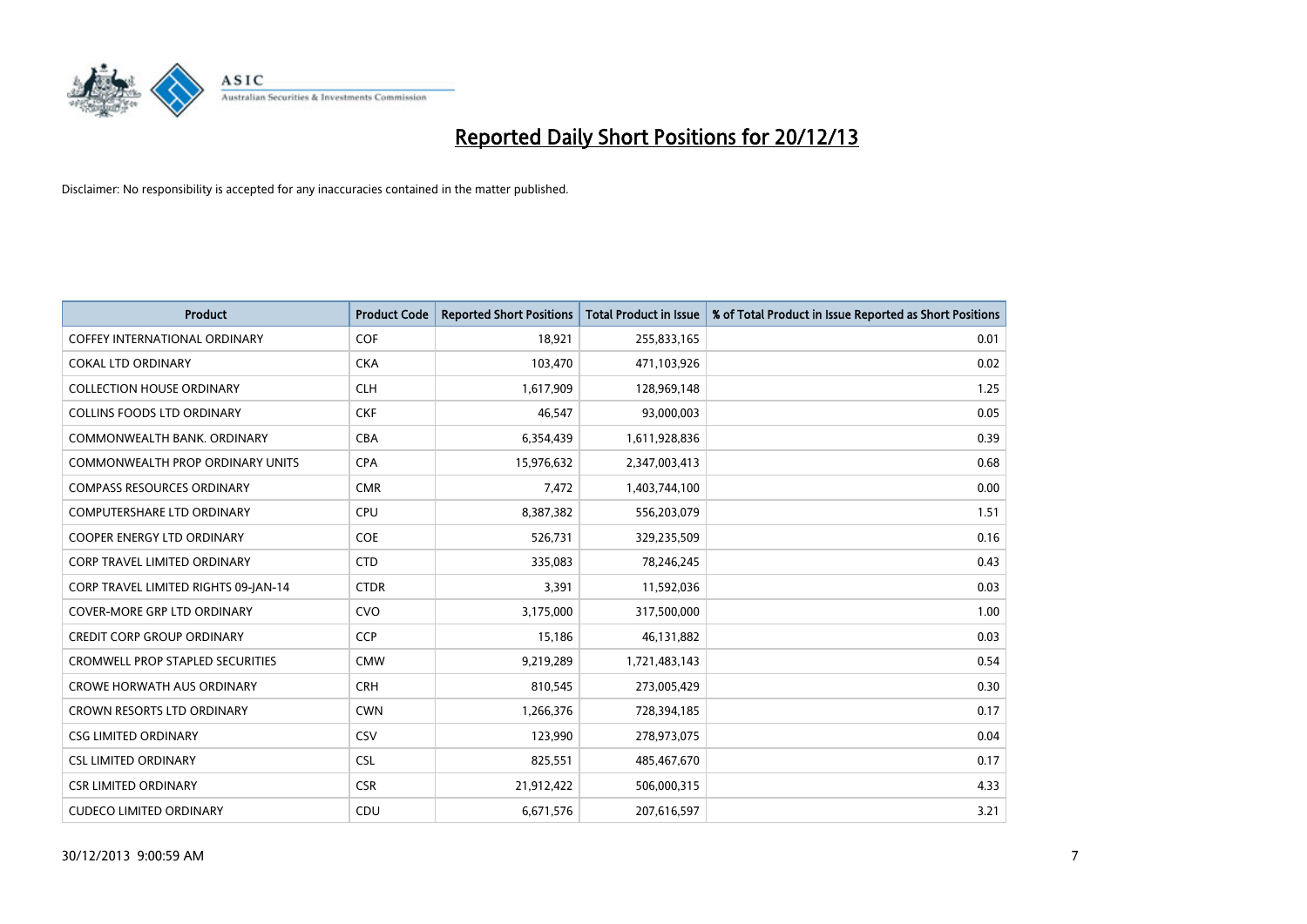

| <b>Product</b>                       | <b>Product Code</b> | <b>Reported Short Positions</b> | <b>Total Product in Issue</b> | % of Total Product in Issue Reported as Short Positions |
|--------------------------------------|---------------------|---------------------------------|-------------------------------|---------------------------------------------------------|
| DART ENERGY LTD ORDINARY             | <b>DTE</b>          | 5,013,130                       | 1,108,251,519                 | 0.45                                                    |
| DATA#3 LIMITED ORDINARY              | <b>DTL</b>          | 687,234                         | 153,974,950                   | 0.45                                                    |
| DAVID JONES LIMITED ORDINARY         | <b>DJS</b>          | 42,503,935                      | 537,137,845                   | 7.91                                                    |
| <b>DECMIL GROUP LIMITED ORDINARY</b> | <b>DCG</b>          | 3,372,111                       | 168,657,794                   | 2.00                                                    |
| DEEP YELLOW LIMITED ORDINARY         | <b>DYL</b>          | 100,002                         | 1,612,657,567                 | 0.01                                                    |
| DEVINE LIMITED ORDINARY              | <b>DVN</b>          | 66,203                          | 158,730,556                   | 0.04                                                    |
| DEXUS PROPERTY GROUP STAPLED UNITS   | <b>DXS</b>          | 18,919,271                      | 4,628,228,426                 | 0.41                                                    |
| DICK SMITH HLDGS ORDINARY            | <b>DSH</b>          | 5,544,284                       | 236,511,364                   | 2.34                                                    |
| DISCOVERY METALS LTD ORDINARY        | <b>DML</b>          | 7,656,539                       | 560,034,418                   | 1.37                                                    |
| DOMINO PIZZA ENTERPR ORDINARY        | <b>DMP</b>          | 849,074                         | 85,915,713                    | 0.99                                                    |
| DONACO INTERNATIONAL ORDINARY        | <b>DNA</b>          | 70,053                          | 401,031,146                   | 0.02                                                    |
| DORAY MINERALS LTD ORDINARY          | <b>DRM</b>          | 28,921                          | 141,866,768                   | 0.02                                                    |
| DOWNER EDI LIMITED ORDINARY          | <b>DOW</b>          | 13,924,069                      | 434,734,970                   | 3.20                                                    |
| DRAGON MINING LTD ORDINARY           | <b>DRA</b>          | 50,000                          | 88,840,613                    | 0.06                                                    |
| DRILLSEARCH ENERGY ORDINARY          | <b>DLS</b>          | 11,309,409                      | 432,465,895                   | 2.62                                                    |
| DUET GROUP STAPLED US PROHIBIT.      | <b>DUE</b>          | 11,175,690                      | 1,237,195,531                 | 0.90                                                    |
| DULUXGROUP LIMITED ORDINARY          | <b>DLX</b>          | 262,437                         | 379,174,761                   | 0.07                                                    |
| <b>DWS LTD ORDINARY</b>              | <b>DWS</b>          | 635,795                         | 132,362,763                   | 0.48                                                    |
| ECHO ENTERTAINMENT ORDINARY          | EGP                 | 15,469,322                      | 825,672,730                   | 1.87                                                    |
| ELDERS LIMITED ORDINARY              | <b>ELD</b>          | 19,886,311                      | 455,013,329                   | 4.37                                                    |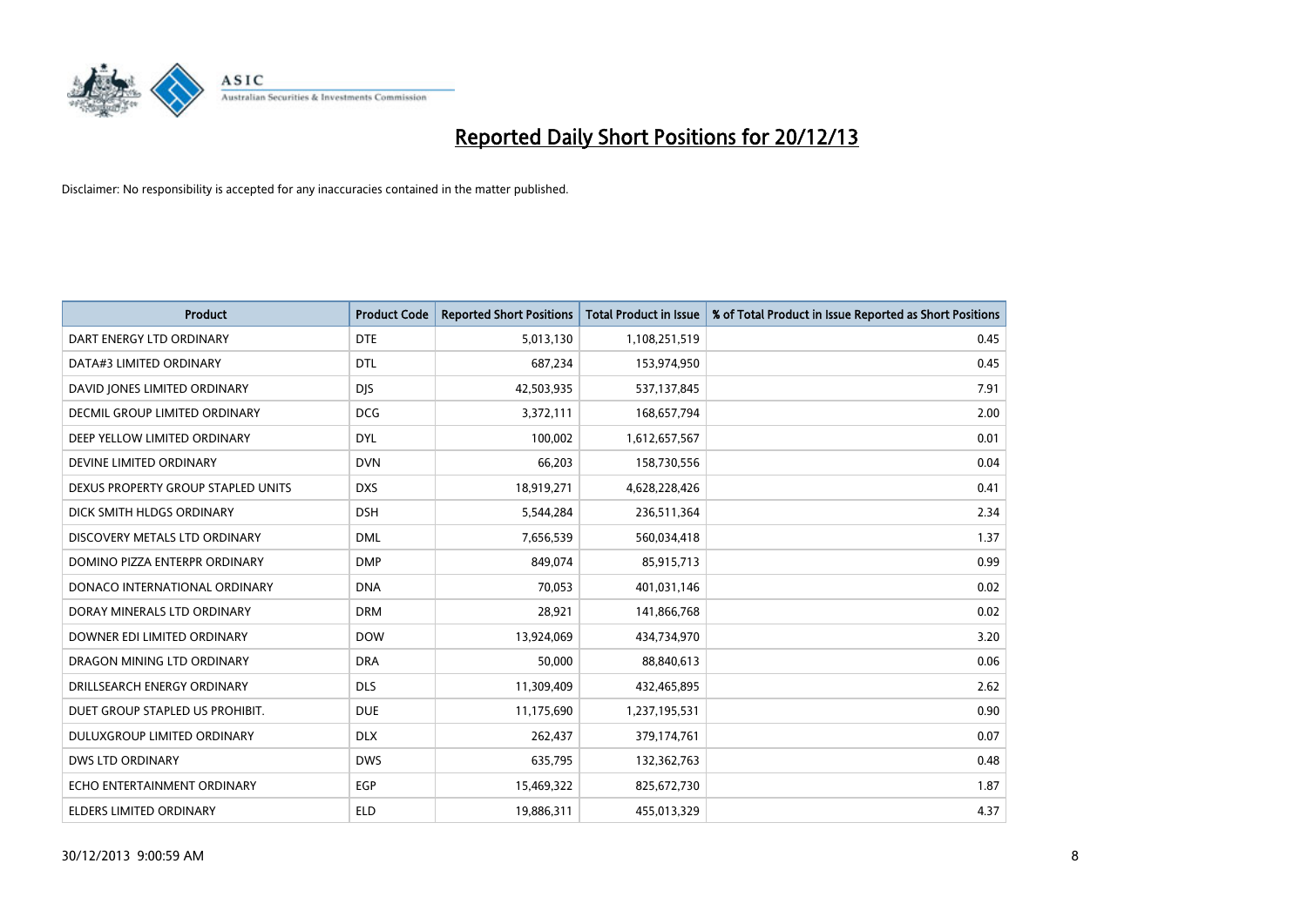

| <b>Product</b>                         | <b>Product Code</b> | <b>Reported Short Positions</b> | <b>Total Product in Issue</b> | % of Total Product in Issue Reported as Short Positions |
|----------------------------------------|---------------------|---------------------------------|-------------------------------|---------------------------------------------------------|
| ELEMENTAL MINERALS ORDINARY            | <b>ELM</b>          | 176,299                         | 303,263,391                   | 0.06                                                    |
| <b>EMECO HOLDINGS ORDINARY</b>         | <b>EHL</b>          | 10,063,555                      | 599,675,707                   | 1.68                                                    |
| <b>ENDEAVOUR MIN CORP CDI 1:1</b>      | <b>EVR</b>          | 364,505                         | 82,293,359                    | 0.44                                                    |
| ENERGY RESOURCES ORDINARY 'A'          | <b>ERA</b>          | 11,638,547                      | 517,725,062                   | 2.25                                                    |
| <b>ENERGY WORLD CORPOR, ORDINARY</b>   | <b>EWC</b>          | 49,450,556                      | 1,734,166,672                 | 2.85                                                    |
| <b>ENVESTRA LIMITED ORDINARY</b>       | <b>ENV</b>          | 2,077,710                       | 1,796,808,474                 | 0.12                                                    |
| EQUATORIAL RES LTD ORDINARY            | EQX                 | 8                               | 122,185,353                   | 0.00                                                    |
| ERM POWER LIMITED ORDINARY             | <b>EPW</b>          | 16,199                          | 238,714,606                   | 0.01                                                    |
| ESERVGLOBAL LIMITED ORDINARY           | ESV                 | 6,000,000                       | 249,045,997                   | 2.41                                                    |
| ETHANE PIPELINE STAPLED SECURITIES     | <b>EPX</b>          | 2,333                           | 69,302,275                    | 0.00                                                    |
| EVOLUTION MINING LTD ORDINARY          | <b>EVN</b>          | 20,522,178                      | 708,652,367                   | 2.90                                                    |
| FAIRFAX MEDIA LTD ORDINARY             | FXJ                 | 254,858,570                     | 2,351,955,725                 | 10.84                                                   |
| FANTASTIC HOLDINGS ORDINARY            | <b>FAN</b>          | 36,997                          | 103,068,398                   | 0.04                                                    |
| <b>FAR LTD ORDINARY</b>                | FAR                 | 24,205,420                      | 2,499,846,742                 | 0.97                                                    |
| FEDERATION CNTRES ORD/UNIT STAPLED SEC | <b>FDC</b>          | 8,510,263                       | 1,427,641,565                 | 0.60                                                    |
| FINBAR GROUP LIMITED ORDINARY          | <b>FRI</b>          | 4,000                           | 220,847,184                   | 0.00                                                    |
| FISHER & PAYKEL H. ORDINARY            | FPH                 | 1,750,306                       | 546,937,064                   | 0.32                                                    |
| FLEETWOOD CORP ORDINARY                | <b>FWD</b>          | 1,883,434                       | 60,522,619                    | 3.11                                                    |
| FLETCHER BUILDING ORDINARY             | <b>FBU</b>          | 1,129,959                       | 687,854,788                   | 0.16                                                    |
| FLEXIGROUP LIMITED ORDINARY            | FXL                 | 395,455                         | 304,096,060                   | 0.13                                                    |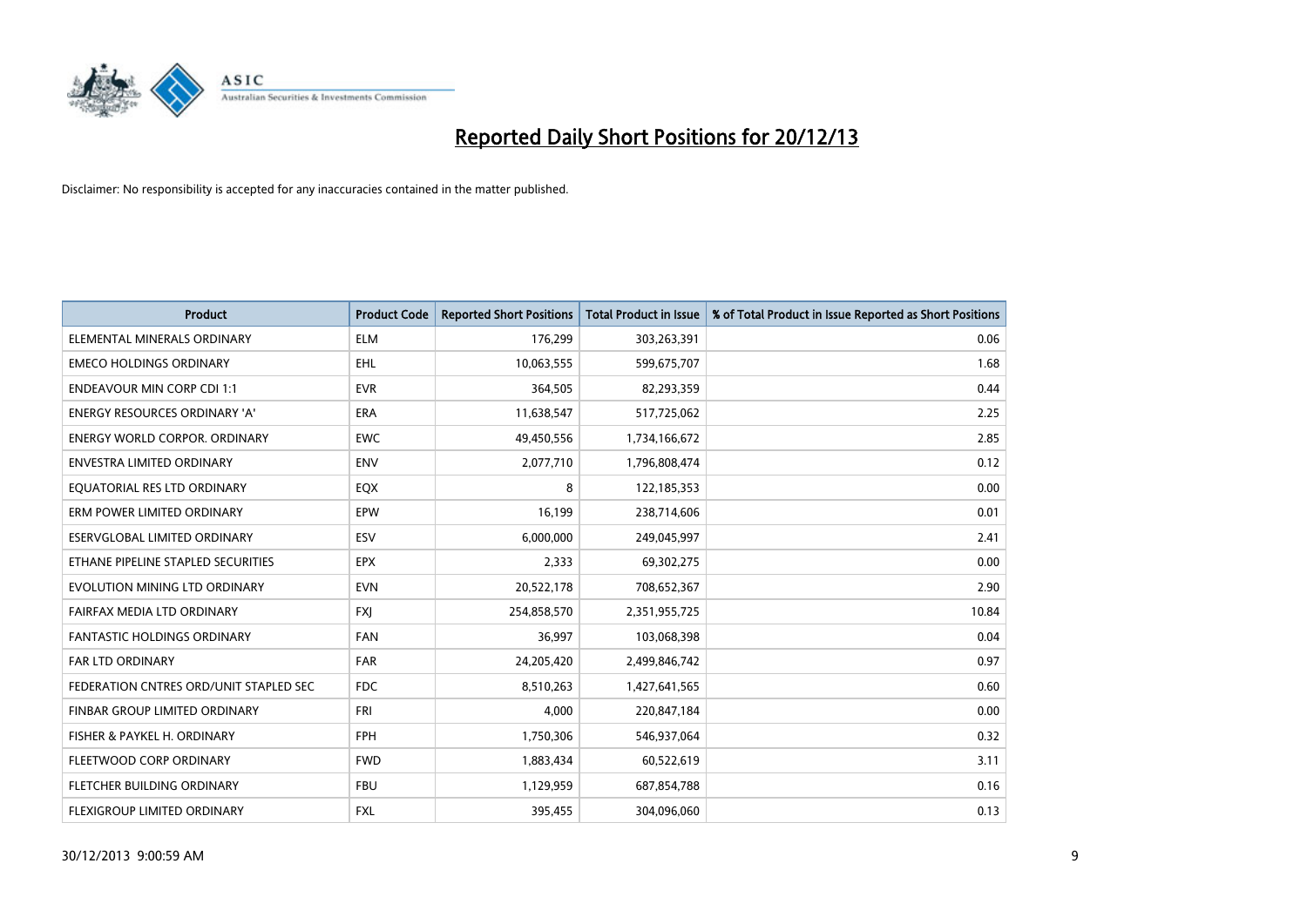

| <b>Product</b>                            | <b>Product Code</b> | <b>Reported Short Positions</b> | <b>Total Product in Issue</b> | % of Total Product in Issue Reported as Short Positions |
|-------------------------------------------|---------------------|---------------------------------|-------------------------------|---------------------------------------------------------|
| FLIGHT CENTRE TRAVEL ORDINARY             | <b>FLT</b>          | 5,016,929                       | 100,534,001                   | 4.99                                                    |
| FLINDERS MINES LTD ORDINARY               | <b>FMS</b>          | 4,437,551                       | 1,824,843,676                 | 0.24                                                    |
| <b>FOCUS MINERALS LTD ORDINARY</b>        | <b>FML</b>          | 26,573,754                      | 9,137,375,877                 | 0.29                                                    |
| FONTERRA SHARE FUND ORDINARY UNITS        | <b>FSF</b>          | 23,319                          | 108,070,751                   | 0.02                                                    |
| <b>FORGE GROUP LIMITED ORDINARY</b>       | <b>FGE</b>          | 2,727,139                       | 86,169,014                    | 3.16                                                    |
| FORTESCUE METALS GRP ORDINARY             | <b>FMG</b>          | 132,273,831                     | 3,113,798,151                 | 4.25                                                    |
| <b>G.U.D. HOLDINGS ORDINARY</b>           | <b>GUD</b>          | 5,567,706                       | 71,241,319                    | 7.82                                                    |
| <b>G8 EDUCATION LIMITED ORDINARY</b>      | <b>GEM</b>          | 1,281,515                       | 300,302,719                   | 0.43                                                    |
| <b>GALAXY RESOURCES ORDINARY</b>          | <b>GXY</b>          | 617,038                         | 1,027,058,768                 | 0.06                                                    |
| <b>GBST HOLDINGS., ORDINARY</b>           | <b>GBT</b>          | 32,677                          | 66,561,725                    | 0.05                                                    |
| <b>GEODYNAMICS LIMITED ORDINARY</b>       | GDY                 | 850                             | 406,452,608                   | 0.00                                                    |
| GI DYNAMICS, INC CDI US PROHIBITED        | <b>GID</b>          | 1,360,530                       | 393,043,620                   | 0.35                                                    |
| <b>GINDALBIE METALS LTD ORDINARY</b>      | GBG                 | 44,581,661                      | 1,493,660,842                 | 2.98                                                    |
| <b>GOODMAN FIELDER, ORDINARY</b>          | GFF                 | 30,943,696                      | 1,955,559,207                 | 1.58                                                    |
| <b>GOODMAN GROUP STAPLED</b>              | <b>GMG</b>          | 5,503,945                       | 1,718,742,809                 | 0.32                                                    |
| <b>GPT GROUP STAPLED SEC.</b>             | GPT                 | 4,449,383                       | 1,694,888,638                 | 0.26                                                    |
| <b>GRAINCORP LIMITED A CLASS ORDINARY</b> | <b>GNC</b>          | 583,783                         | 228,855,628                   | 0.26                                                    |
| <b>GRANGE RESOURCES. ORDINARY</b>         | <b>GRR</b>          | 5,568,115                       | 1,156,492,195                 | 0.48                                                    |
| <b>GREENCROSS LIMITED ORDINARY</b>        | <b>GXL</b>          | 20,000                          | 37,682,334                    | 0.05                                                    |
| <b>GREENLAND MIN EN LTD ORDINARY</b>      | GGG                 | 3,026,287                       | 574,572,911                   | 0.53                                                    |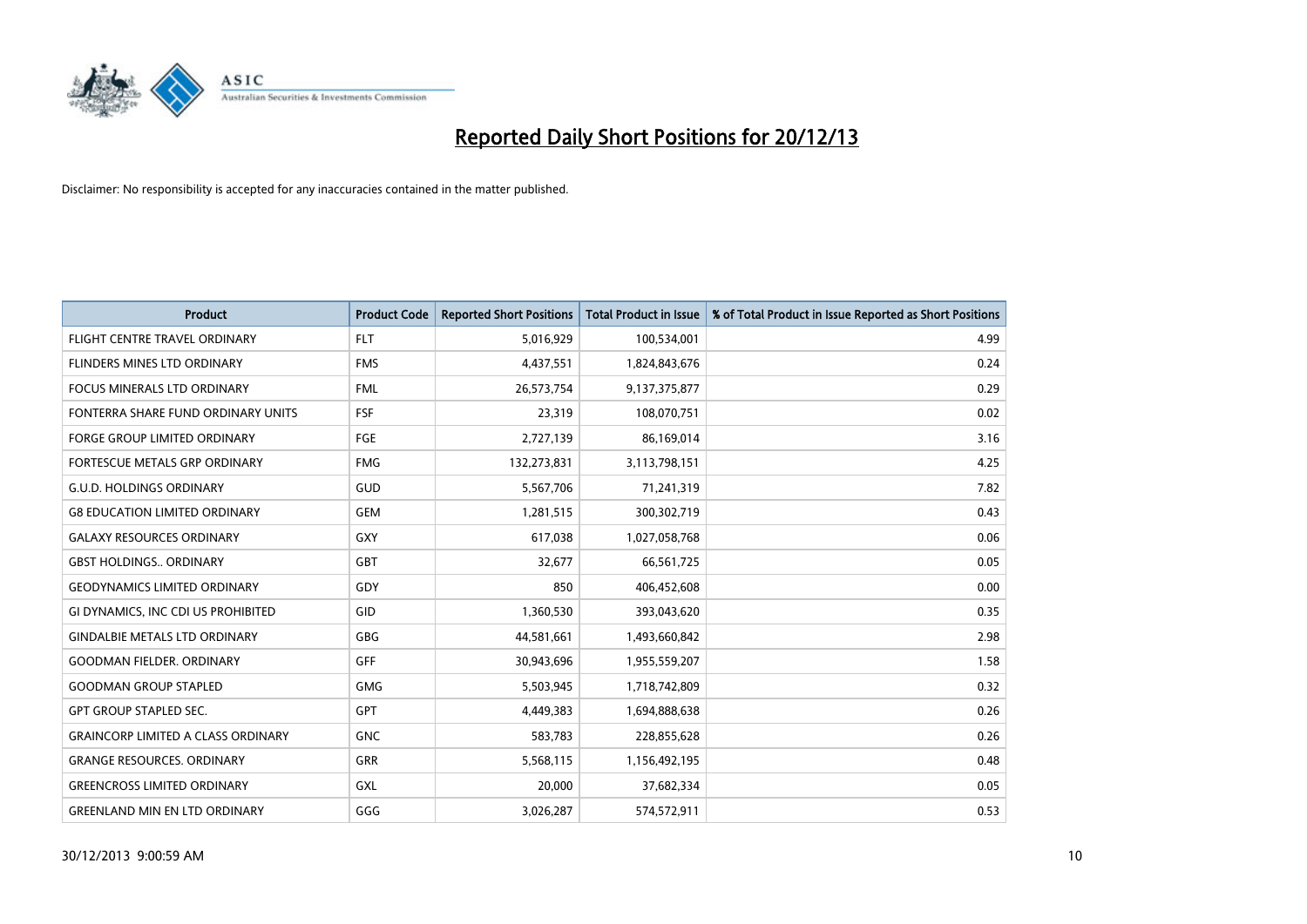

| <b>Product</b>                                   | <b>Product Code</b> | <b>Reported Short Positions</b> | <b>Total Product in Issue</b> | % of Total Product in Issue Reported as Short Positions |
|--------------------------------------------------|---------------------|---------------------------------|-------------------------------|---------------------------------------------------------|
| <b>GROWTHPOINT PROPERTY ORD/UNIT STAPLED SEC</b> | GOZ                 | 1,432,766                       | 414,466,792                   | 0.35                                                    |
| <b>GRYPHON MINERALS LTD ORDINARY</b>             | <b>GRY</b>          | 6,006,278                       | 400,797,615                   | 1.50                                                    |
| <b>GUILDFORD COAL LTD ORDINARY</b>               | <b>GUF</b>          | 242,747                         | 635,046,899                   | 0.04                                                    |
| <b>GWA GROUP LTD ORDINARY</b>                    | <b>GWA</b>          | 8,627,059                       | 306,533,770                   | 2.81                                                    |
| HARVEY NORMAN ORDINARY                           | <b>HVN</b>          | 52,134,495                      | 1,062,316,784                 | 4.91                                                    |
| <b>HENDERSON GROUP CDI 1:1</b>                   | <b>HGG</b>          | 402,931                         | 730,596,390                   | 0.06                                                    |
| HFA HOLDINGS LIMITED ORDINARY                    | <b>HFA</b>          | 3,863                           | 118,738,157                   | 0.00                                                    |
| HIGHLANDS PACIFIC ORDINARY                       | <b>HIG</b>          | 500,001                         | 853,777,764                   | 0.06                                                    |
| HILLGROVE RES LTD ORDINARY                       | <b>HGO</b>          | 6,110,143                       | 1,178,589,221                 | 0.52                                                    |
| <b>HILLS LTD ORDINARY</b>                        | <b>HIL</b>          | 506,178                         | 237,788,426                   | 0.21                                                    |
| HORIZON OIL LIMITED ORDINARY                     | <b>HZN</b>          | 65,393,063                      | 1,301,147,932                 | 5.03                                                    |
| HOT CHILI LTD ORDINARY                           | <b>HCH</b>          | 10,000                          | 347,732,196                   | 0.00                                                    |
| <b>ICON ENERGY LIMITED ORDINARY</b>              | <b>ICN</b>          | 92,926                          | 615,774,351                   | 0.02                                                    |
| <b>IINET LIMITED ORDINARY</b>                    | <b>IIN</b>          | 141,689                         | 161,238,847                   | 0.09                                                    |
| <b>ILUKA RESOURCES ORDINARY</b>                  | <b>ILU</b>          | 38,649,694                      | 418,700,517                   | 9.23                                                    |
| <b>IMDEX LIMITED ORDINARY</b>                    | <b>IMD</b>          | 4,205,719                       | 210,473,188                   | 2.00                                                    |
| <b>INCITEC PIVOT ORDINARY</b>                    | IPL                 | 18,289,045                      | 1,628,730,107                 | 1.12                                                    |
| <b>INDEPENDENCE GROUP ORDINARY</b>               | <b>IGO</b>          | 3,556,952                       | 233,323,905                   | 1.52                                                    |
| <b>INDOPHIL RESOURCES ORDINARY</b>               | <b>IRN</b>          | 379,967                         | 1,203,146,194                 | 0.03                                                    |
| <b>INDUSTRIA REIT STAPLED</b>                    | <b>IDR</b>          | 50,141                          | 125,000,001                   | 0.04                                                    |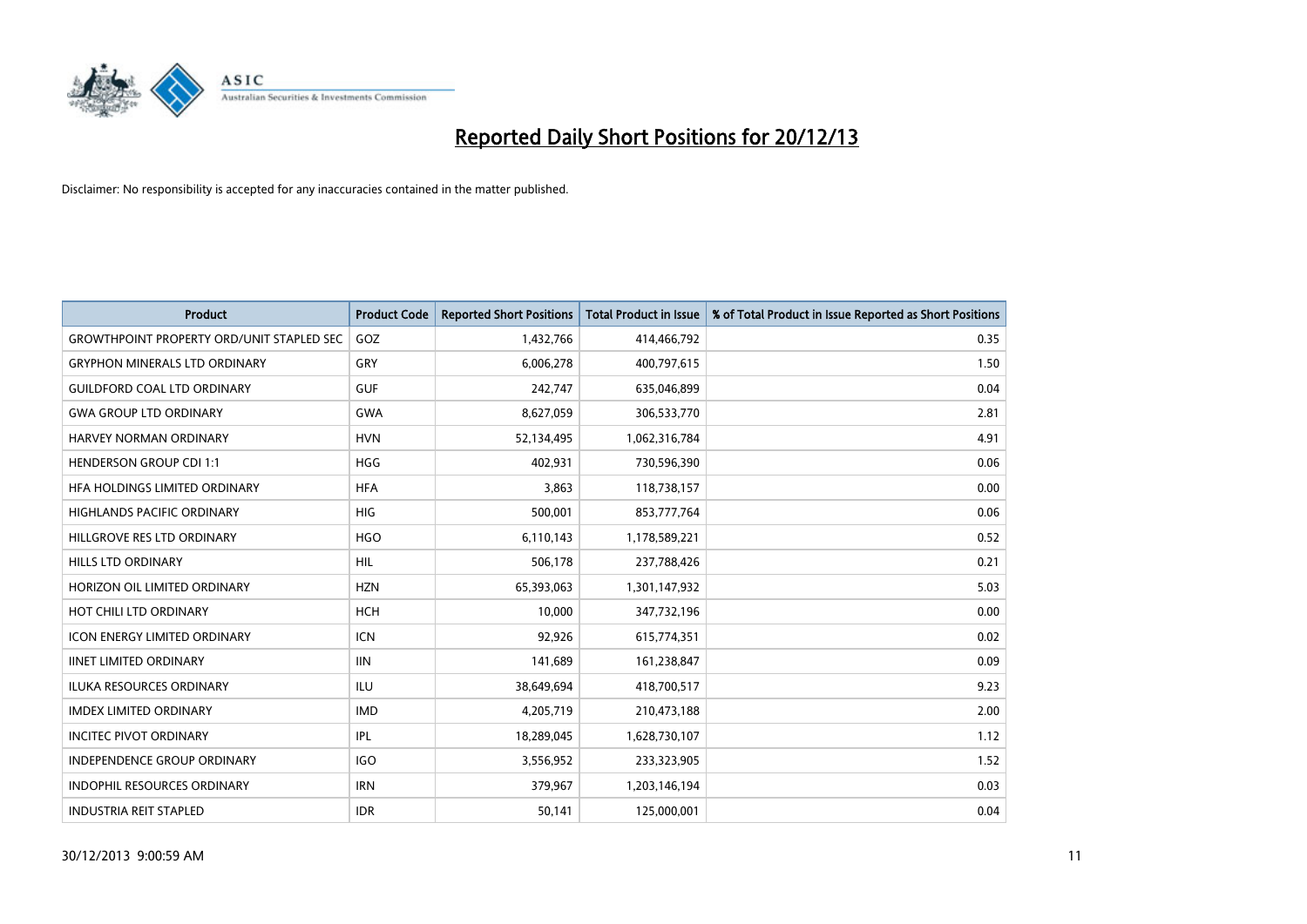

| <b>Product</b>                                | <b>Product Code</b> | <b>Reported Short Positions</b> | <b>Total Product in Issue</b> | % of Total Product in Issue Reported as Short Positions |
|-----------------------------------------------|---------------------|---------------------------------|-------------------------------|---------------------------------------------------------|
| <b>INFIGEN ENERGY STAPLED SECURITIES</b>      | <b>IFN</b>          | 7,168,004                       | 764,993,434                   | 0.94                                                    |
| <b>INFOMEDIA LTD ORDINARY</b>                 | <b>IFM</b>          | 417,588                         | 304,953,155                   | 0.14                                                    |
| INGENIA GROUP STAPLED SECURITIES              | <b>INA</b>          | 39,356                          | 676,240,232                   | 0.01                                                    |
| INSURANCE AUSTRALIA ORDINARY                  | IAG                 | 7,456,413                       | 2,079,034,021                 | 0.36                                                    |
| <b>INTREPID MINES ORDINARY</b>                | <b>IAU</b>          | 20,904,139                      | 556,348,985                   | 3.76                                                    |
| <b>INVESTA OFFICE FUND STAPLED SECURITIES</b> | <b>IOF</b>          | 1,136,897                       | 614,047,458                   | 0.19                                                    |
| <b>INVOCARE LIMITED ORDINARY</b>              | <b>IVC</b>          | 5,474,357                       | 110,030,298                   | 4.98                                                    |
| <b>IOOF HOLDINGS LTD ORDINARY</b>             | IFL                 | 1,531,038                       | 232,118,034                   | 0.66                                                    |
| <b>IRESS LIMITED ORDINARY</b>                 | <b>IRE</b>          | 412,640                         | 158,585,126                   | 0.26                                                    |
| <b>IRON ORE HOLDINGS ORDINARY</b>             | <b>IOH</b>          | 26,197                          | 161,174,005                   | 0.02                                                    |
| <b>ISELECT LTD ORDINARY</b>                   | <b>ISU</b>          | 602,919                         | 260,889,894                   | 0.23                                                    |
| JAMES HARDIE INDUST CHESS DEPOSITARY INT      | <b>IHX</b>          | 3,855,997                       | 443,841,704                   | 0.87                                                    |
| <b>JB HI-FI LIMITED ORDINARY</b>              | <b>IBH</b>          | 7,543,922                       | 100,261,681                   | 7.52                                                    |
| <b>KAGARA LTD ORDINARY</b>                    | KZL                 | 3,349,855                       | 798,953,117                   | 0.42                                                    |
| KAROON GAS AUSTRALIA ORDINARY                 | <b>KAR</b>          | 2,509,464                       | 255,841,581                   | 0.98                                                    |
| KATHMANDU HOLD LTD ORDINARY                   | <b>KMD</b>          | 261,740                         | 200,473,338                   | 0.13                                                    |
| <b>KBL MINING LIMITED ORDINARY</b>            | <b>KBL</b>          | 1,820                           | 393,535,629                   | 0.00                                                    |
| KINGSGATE CONSOLID. ORDINARY                  | <b>KCN</b>          | 6,657,989                       | 152,284,777                   | 4.37                                                    |
| KINGSROSE MINING LTD ORDINARY                 | <b>KRM</b>          | 508,813                         | 335,753,851                   | 0.15                                                    |
| LEIGHTON HOLDINGS ORDINARY                    | LEI                 | 21,900,427                      | 337,235,188                   | 6.49                                                    |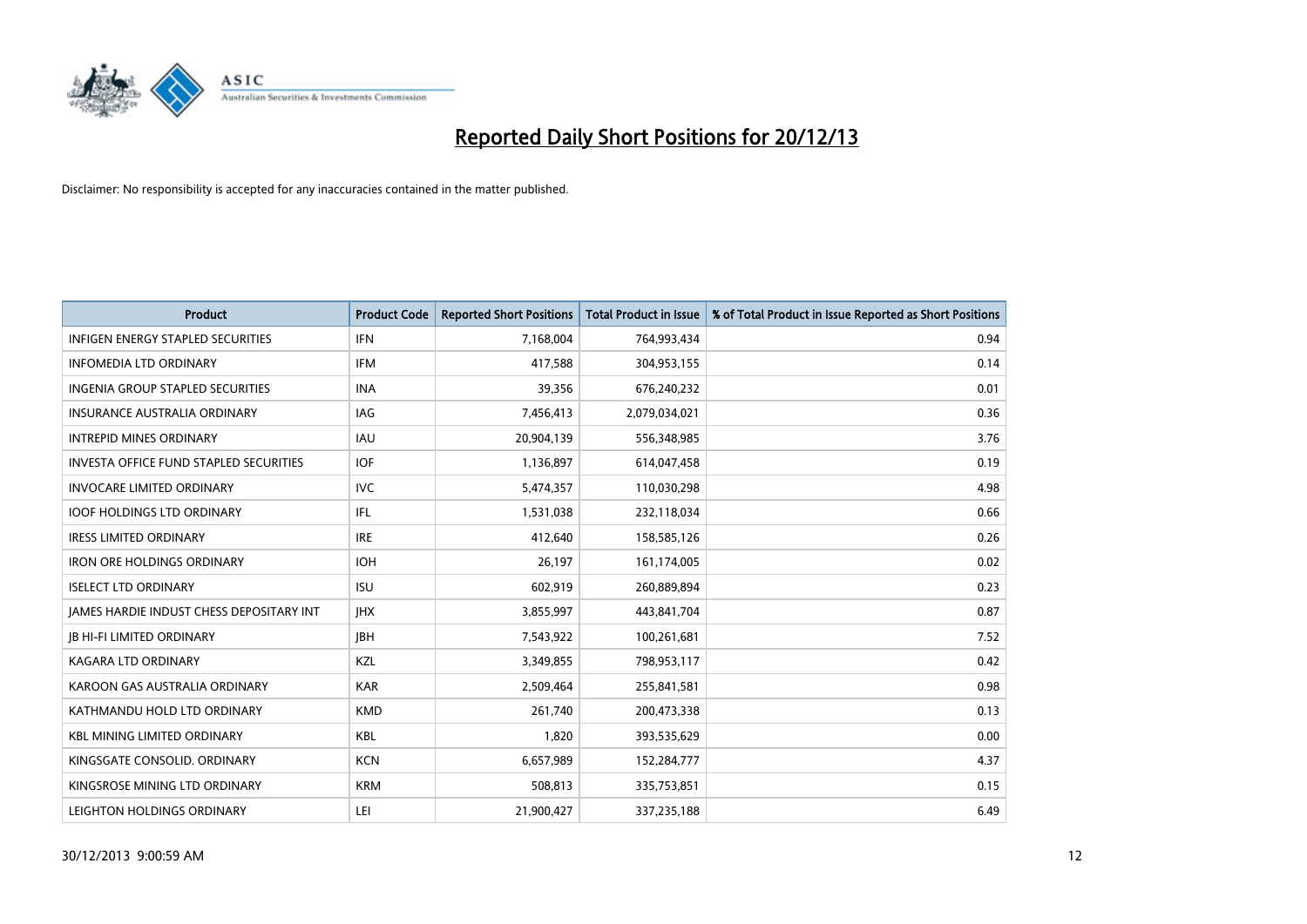

| <b>Product</b>                          | <b>Product Code</b> | <b>Reported Short Positions</b> | <b>Total Product in Issue</b> | % of Total Product in Issue Reported as Short Positions |
|-----------------------------------------|---------------------|---------------------------------|-------------------------------|---------------------------------------------------------|
| LEND LEASE GROUP UNIT/ORD STAPLED       | <b>LLC</b>          | 5,669,341                       | 576,712,337                   | 0.98                                                    |
| LOGICAMMS LIMITED ORDINARY              | <b>LCM</b>          | 37,969                          | 71,178,179                    | 0.05                                                    |
| LONESTAR RESO LTD ORDINARY              | <b>LNR</b>          | 15,679                          | 697,187,211                   | 0.00                                                    |
| LYCOPODIUM LIMITED ORDINARY             | <b>LYL</b>          | 3,001                           | 38,955,103                    | 0.01                                                    |
| LYNAS CORPORATION ORDINARY              | <b>LYC</b>          | 172,255,943                     | 1,961,160,594                 | 8.78                                                    |
| M2 TELECOMMUNICATION ORDINARY           | <b>MTU</b>          | 5,660,072                       | 179,384,685                   | 3.16                                                    |
| <b>MACA LIMITED ORDINARY</b>            | <b>MLD</b>          | 122,646                         | 175,050,243                   | 0.07                                                    |
| MACMAHON HOLDINGS ORDINARY              | MAH                 | 324,913                         | 1,261,699,966                 | 0.03                                                    |
| MACO ATLAS ROADS GRP ORDINARY STAPLED   | <b>MOA</b>          | 7,560,075                       | 487,230,540                   | 1.55                                                    |
| MACQUARIE GROUP LTD DEFERRED SETTLEMENT | MQGDA               | 1,510,863                       | 321,003,726                   | 0.47                                                    |
| MAGELLAN FIN GRP LTD ORDINARY           | <b>MFG</b>          | 782,600                         | 155,830,849                   | 0.50                                                    |
| <b>MATRIX C &amp; E LTD ORDINARY</b>    | <b>MCE</b>          | 2,735,998                       | 94,555,428                    | 2.89                                                    |
| MAVERICK DRILLING ORDINARY              | <b>MAD</b>          | 8,363,962                       | 467,726,751                   | 1.79                                                    |
| <b>MAXITRANS INDUSTRIES ORDINARY</b>    | <b>MXI</b>          | 486,937                         | 183,993,392                   | 0.26                                                    |
| MAYNE PHARMA LTD ORDINARY               | <b>MYX</b>          | 1,999,300                       | 563,459,968                   | 0.35                                                    |
| MCALEESE LTD ORDINARY                   | <b>MCS</b>          | 2,679,377                       | 296,577,121                   | 0.90                                                    |
| MCMILLAN SHAKESPEARE ORDINARY           | <b>MMS</b>          | 731,841                         | 74,523,965                    | 0.98                                                    |
| MEDUSA MINING LTD ORDINARY              | <b>MML</b>          | 7,198,506                       | 207,794,301                   | 3.46                                                    |
| MELBOURNE IT LIMITED ORDINARY           | MLB                 | 16,868                          | 83,164,371                    | 0.02                                                    |
| MEO AUSTRALIA LTD ORDINARY              | <b>MEO</b>          | 10,845                          | 627,264,587                   | 0.00                                                    |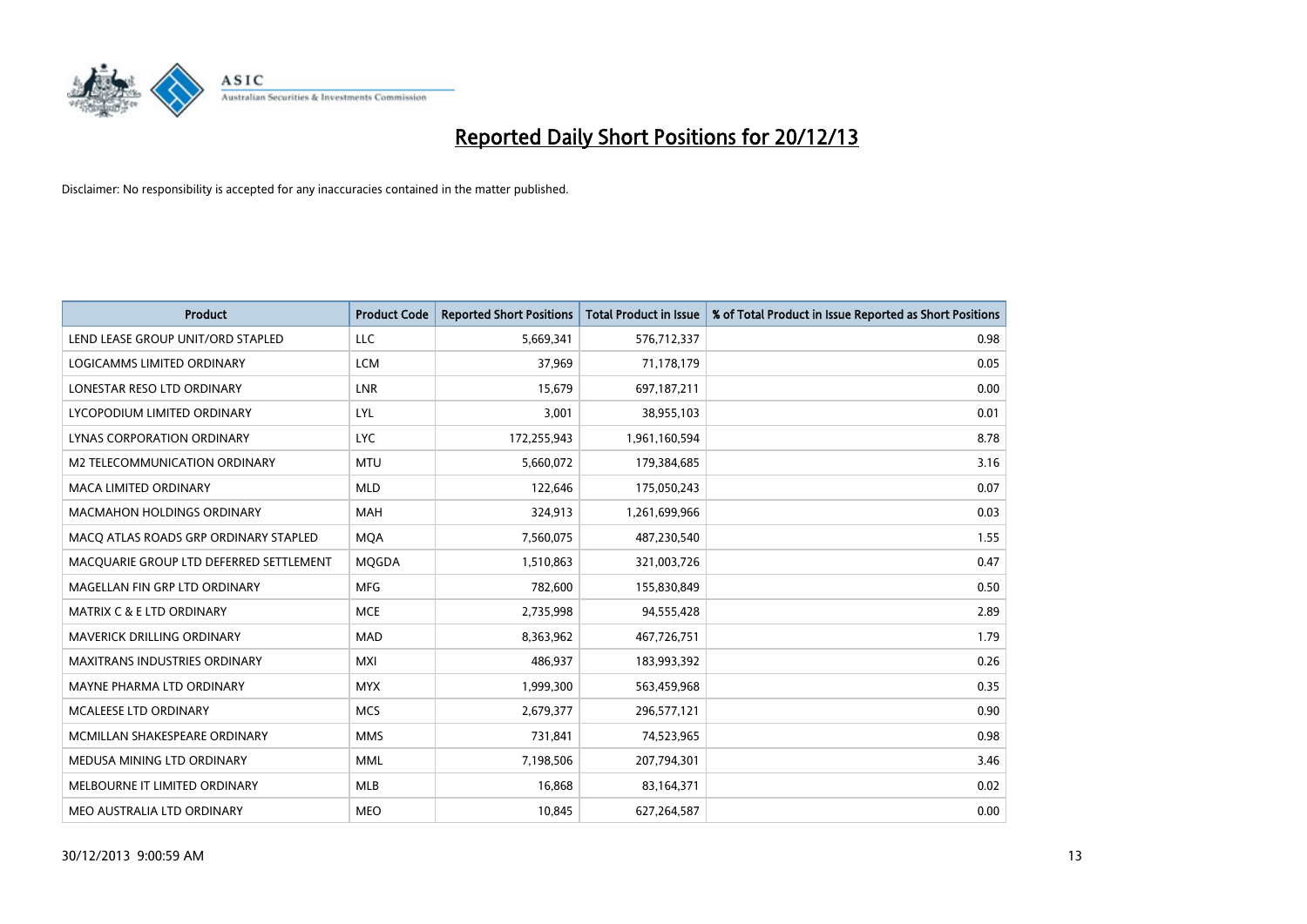

| <b>Product</b>                      | <b>Product Code</b> | <b>Reported Short Positions</b> | <b>Total Product in Issue</b> | % of Total Product in Issue Reported as Short Positions |
|-------------------------------------|---------------------|---------------------------------|-------------------------------|---------------------------------------------------------|
| MERIDIAN ENERGY INSTALMENT RECEIPTS | <b>MEZCA</b>        | 32,097                          | 1,255,413,626                 | 0.00                                                    |
| MERMAID MARINE ORDINARY             | <b>MRM</b>          | 1,557,252                       | 232,652,241                   | 0.67                                                    |
| MESOBLAST LIMITED ORDINARY          | <b>MSB</b>          | 16,491,741                      | 317,350,901                   | 5.20                                                    |
| METALS X LIMITED ORDINARY           | <b>MLX</b>          | 46,230                          | 1,655,386,110                 | 0.00                                                    |
| METCASH LIMITED ORDINARY            | <b>MTS</b>          | 96,976,501                      | 880,704,786                   | 11.01                                                   |
| METMINCO LIMITED ORDINARY           | <b>MNC</b>          | 620,607                         | 1,749,543,023                 | 0.04                                                    |
| <b>MIGHTY RIVER POWER ORDINARY</b>  | <b>MYT</b>          | 1,950,939                       | 1,400,000,094                 | 0.14                                                    |
| MINCOR RESOURCES NL ORDINARY        | <b>MCR</b>          | 2,267,516                       | 188,208,274                   | 1.20                                                    |
| MINERAL DEPOSITS ORDINARY           | <b>MDL</b>          | 832,471                         | 83,538,786                    | 1.00                                                    |
| MINERAL RESOURCES, ORDINARY         | <b>MIN</b>          | 3,472,799                       | 186,112,198                   | 1.87                                                    |
| MINT WIRELESS ORDINARY              | <b>MNW</b>          | 457,347                         | 403,872,395                   | 0.11                                                    |
| MIRABELA NICKEL LTD ORDINARY        | <b>MBN</b>          | 23,099,744                      | 876,801,147                   | 2.63                                                    |
| MIRVAC GROUP STAPLED SECURITIES     | <b>MGR</b>          | 25,574,353                      | 3,664,938,678                 | 0.70                                                    |
| MOBILE EMBRACE LTD ORDINARY         | <b>MBE</b>          | 4,500                           | 323,077,790                   | 0.00                                                    |
| MOLOPO ENERGY LTD ORDINARY          | <b>MPO</b>          | 100,365                         | 246,724,091                   | 0.04                                                    |
| MONADELPHOUS GROUP ORDINARY         | <b>MND</b>          | 13,165,883                      | 92,308,047                    | 14.26                                                   |
| MORTGAGE CHOICE LTD ORDINARY        | MOC                 | 85,803                          | 123,780,387                   | 0.07                                                    |
| <b>MOUNT GIBSON IRON ORDINARY</b>   | <b>MGX</b>          | 6,940,075                       | 1,090,584,232                 | 0.64                                                    |
| MULTIPLEX SITES SITES               | <b>MXUPA</b>        | 1,474                           | 4,500,000                     | 0.03                                                    |
| MURCHISON METALS LTD ORDINARY       | <b>MMX</b>          | 216,291                         | 450,497,346                   | 0.05                                                    |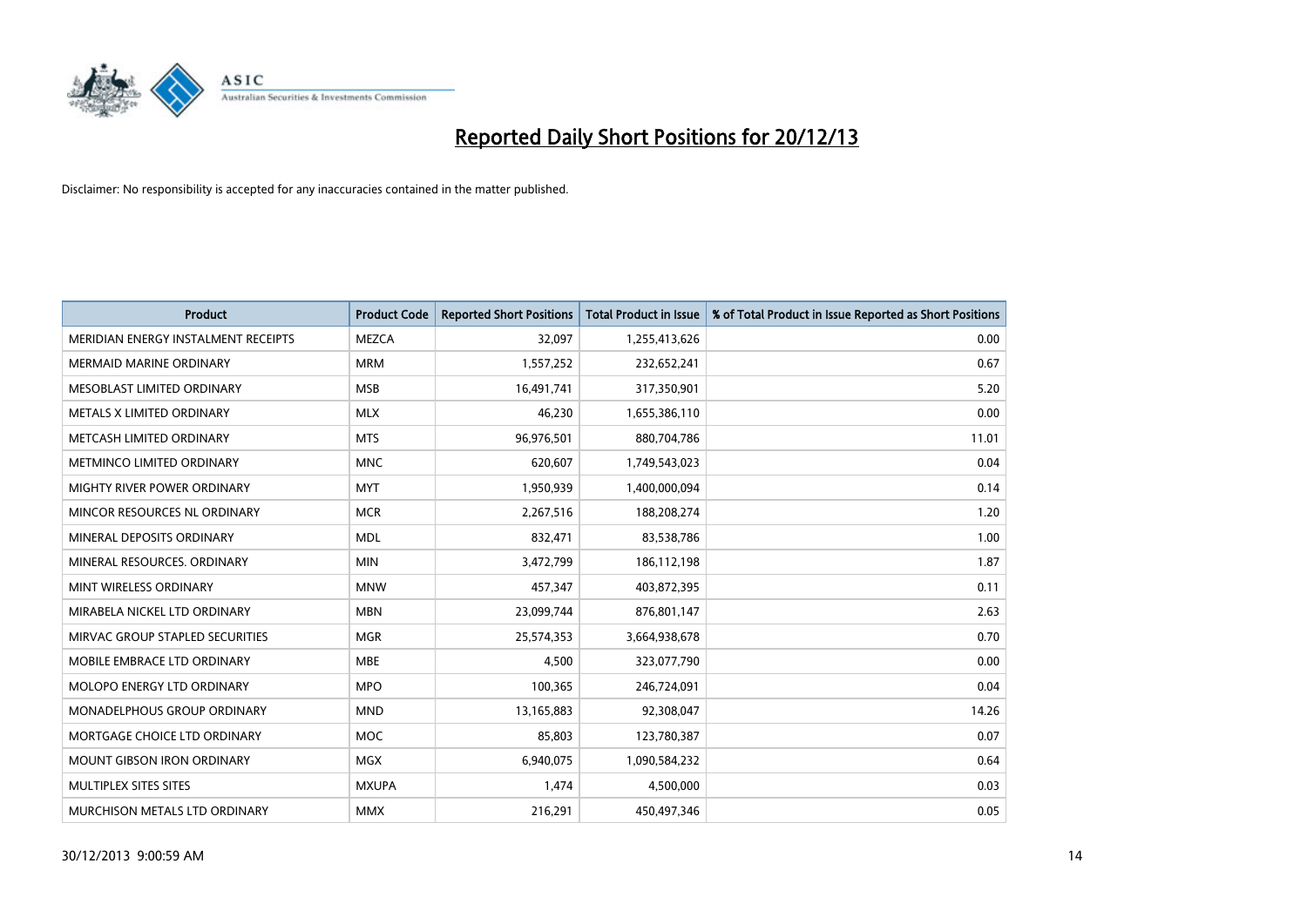

| <b>Product</b>                    | <b>Product Code</b> | <b>Reported Short Positions</b> | <b>Total Product in Issue</b> | % of Total Product in Issue Reported as Short Positions |
|-----------------------------------|---------------------|---------------------------------|-------------------------------|---------------------------------------------------------|
| <b>MYER HOLDINGS LTD ORDINARY</b> | <b>MYR</b>          | 64,231,674                      | 585,684,551                   | 10.97                                                   |
| NANOSONICS LIMITED ORDINARY       | <b>NAN</b>          | 130,409                         | 263,125,129                   | 0.05                                                    |
| NATIONAL AUST. BANK ORDINARY      | <b>NAB</b>          | 6,643,639                       | 2,350,614,605                 | 0.28                                                    |
| NATIONAL STORAGE STAPLED          | <b>NSR</b>          | 2,219,354                       | 244,897,097                   | 0.91                                                    |
| NAVITAS LIMITED ORDINARY          | <b>NVT</b>          | 3,345,542                       | 375,416,910                   | 0.89                                                    |
| NEON ENERGY LIMITED ORDINARY      | <b>NEN</b>          | 1,015,807                       | 553,037,848                   | 0.18                                                    |
| NEUREN PHARMACEUT, ORDINARY       | <b>NEU</b>          | 10,403                          | 1,493,120,164                 | 0.00                                                    |
| NEW HOPE CORPORATION ORDINARY     | <b>NHC</b>          | 473,647                         | 830,767,542                   | 0.06                                                    |
| NEWCREST MINING ORDINARY          | <b>NCM</b>          | 9,598,990                       | 766,510,971                   | 1.25                                                    |
| NEWS CORP A NON-VOTING CDI        | <b>NWSLV</b>        | 1,536,291                       | 4,018,120                     | 38.23                                                   |
| NEWS CORP B VOTING CDI            | <b>NWS</b>          | 2,732,125                       | 21,223,350                    | 12.87                                                   |
| NEWSAT LIMITED ORDINARY           | <b>NWT</b>          | 416,243                         | 591,460,931                   | 0.07                                                    |
| NEXTDC LIMITED ORDINARY           | <b>NXT</b>          | 9,697,591                       | 192,904,486                   | 5.03                                                    |
| NEXUS ENERGY LIMITED ORDINARY     | <b>NXS</b>          | 2,028,775                       | 1,330,219,459                 | 0.15                                                    |
| NIB HOLDINGS LIMITED ORDINARY     | <b>NHF</b>          | 3,617,574                       | 439,004,182                   | 0.82                                                    |
| NICK SCALI LIMITED ORDINARY       | <b>NCK</b>          | 1,739                           | 81,000,000                    | 0.00                                                    |
| NIDO PETROLEUM ORDINARY           | <b>NDO</b>          | 542,402                         | 2,046,650,968                 | 0.03                                                    |
| NINE ENTERTAINMENT ORDINARY       | <b>NEC</b>          | 2,254,070                       | 940,295,023                   | 0.24                                                    |
| NOBLE MINERAL RES ORDINARY        | <b>NMG</b>          | 2,365,726                       | 666,397,952                   | 0.36                                                    |
| NORTHERN IRON LTD ORDINARY        | <b>NFE</b>          | 108,190                         | 484,405,314                   | 0.02                                                    |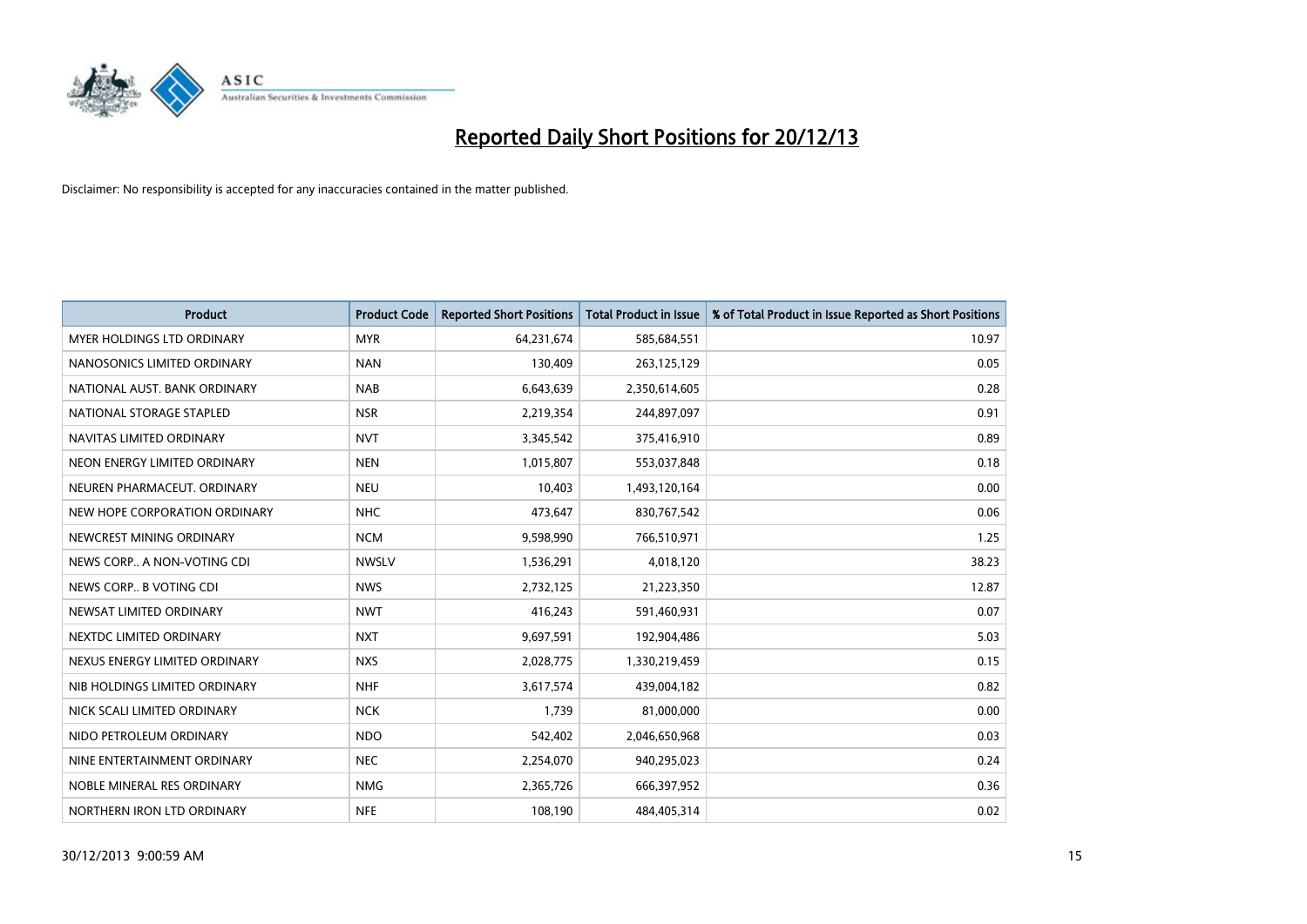

| <b>Product</b>                        | <b>Product Code</b> | <b>Reported Short Positions</b> | <b>Total Product in Issue</b> | % of Total Product in Issue Reported as Short Positions |
|---------------------------------------|---------------------|---------------------------------|-------------------------------|---------------------------------------------------------|
| NORTHERN STAR ORDINARY                | <b>NST</b>          | 4,115,340                       | 428,369,762                   | 0.96                                                    |
| NOVOGEN LIMITED ORDINARY              | <b>NRT</b>          | 149,601                         | 158,625,294                   | 0.09                                                    |
| NRW HOLDINGS LIMITED ORDINARY         | <b>NWH</b>          | 18,119,307                      | 278,888,011                   | 6.50                                                    |
| NUCOAL RESOURCES LTD ORDINARY         | <b>NCR</b>          | 90,001                          | 768,612,354                   | 0.01                                                    |
| NUFARM LIMITED ORDINARY               | <b>NUF</b>          | 10,177,594                      | 263,643,448                   | 3.86                                                    |
| NUPLEX INDUSTRIES ORDINARY            | <b>NPX</b>          | 20,628                          | 198,125,827                   | 0.01                                                    |
| OAKTON LIMITED ORDINARY               | <b>OKN</b>          | 588,042                         | 89,968,985                    | 0.65                                                    |
| OCEANAGOLD CORP. CHESS DEPOSITARY INT | <b>OGC</b>          | 923,377                         | 300,350,129                   | 0.31                                                    |
| OIL SEARCH LTD ORDINARY               | OSH                 | 6,390,457                       | 1,343,361,150                 | 0.48                                                    |
| OM HOLDINGS LIMITED ORDINARY          | <b>OMH</b>          | 2,552,632                       | 733,423,337                   | 0.35                                                    |
| ORICA LIMITED ORDINARY                | ORI                 | 7,257,157                       | 370,255,009                   | 1.96                                                    |
| ORIGIN ENERGY ORDINARY                | <b>ORG</b>          | 5,229,829                       | 1,101,228,973                 | 0.47                                                    |
| OROCOBRE LIMITED ORDINARY             | <b>ORE</b>          | 885,033                         | 132,041,911                   | 0.67                                                    |
| ORORA LIMITED DEFERRED SETTLEMENT     | <b>ORA</b>          | 5,890,187                       | 1,206,684,923                 | 0.49                                                    |
| OROTONGROUP LIMITED ORDINARY          | ORL                 | 72,174                          | 40,880,902                    | 0.18                                                    |
| OZ MINERALS ORDINARY                  | OZL                 | 19,437,490                      | 303,470,022                   | 6.41                                                    |
| OZFOREX GROUP LTD ORDINARY            | <b>OFX</b>          | 2,241,995                       | 240,000,000                   | 0.93                                                    |
| <b>PACIFIC BRANDS ORDINARY</b>        | <b>PBG</b>          | 7,019,684                       | 912,915,695                   | 0.77                                                    |
| PACT GROUP HLDGS LTD ORDINARY         | <b>PGH</b>          | 1,350,000                       | 294,097,961                   | 0.46                                                    |
| PALADIN ENERGY LTD ORDINARY           | <b>PDN</b>          | 86,230,463                      | 964,118,567                   | 8.94                                                    |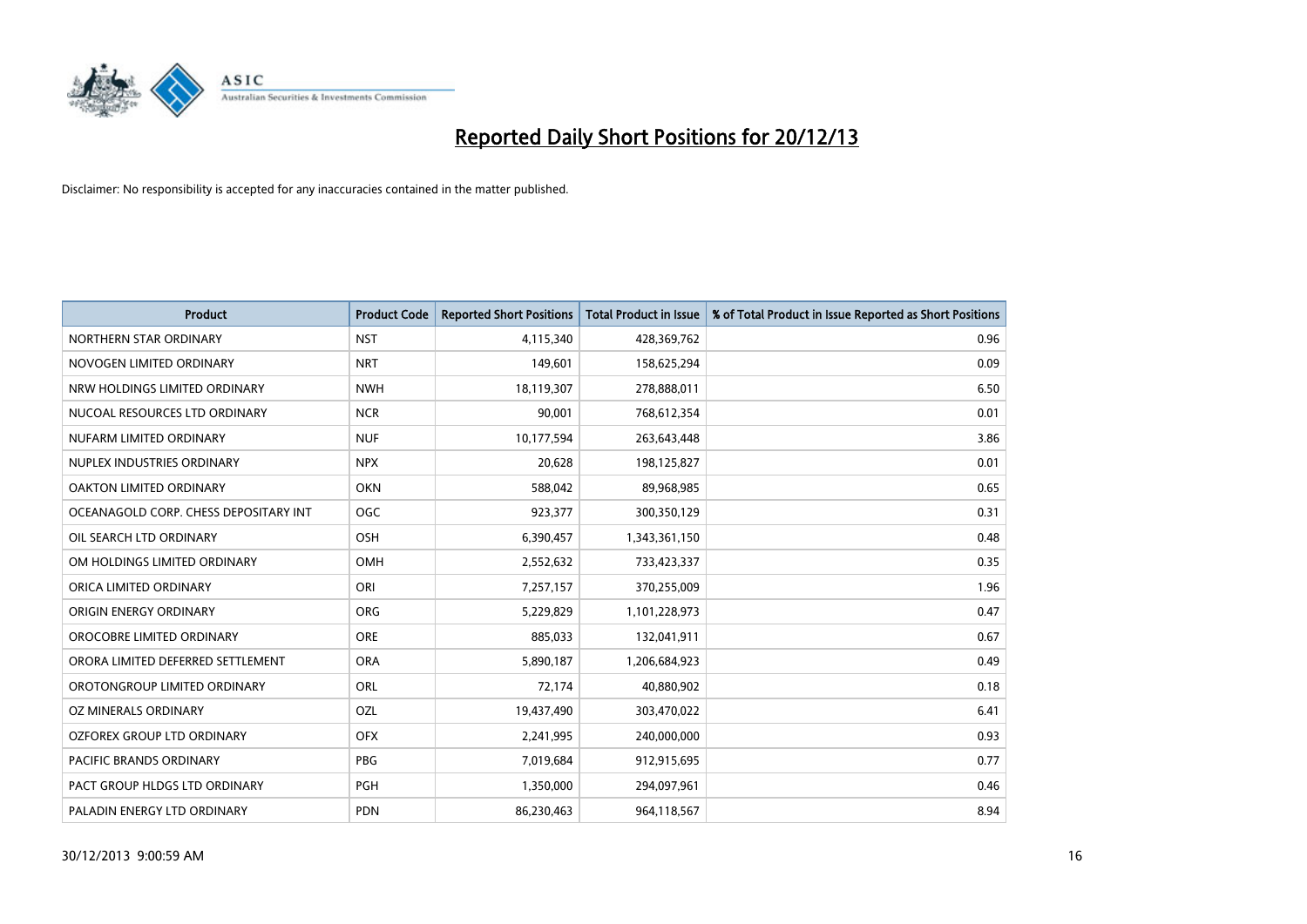

| Product                       | <b>Product Code</b> | <b>Reported Short Positions</b> | <b>Total Product in Issue</b> | % of Total Product in Issue Reported as Short Positions |
|-------------------------------|---------------------|---------------------------------|-------------------------------|---------------------------------------------------------|
| PANAUST LIMITED ORDINARY      | <b>PNA</b>          | 4,459,514                       | 619,765,589                   | 0.72                                                    |
| PANORAMIC RESOURCES ORDINARY  | <b>PAN</b>          | 285,618                         | 295,085,132                   | 0.10                                                    |
| PANTERRA GOLD LTD ORDINARY    | PGI                 | 1                               | 769,414,346                   | 0.00                                                    |
| PAPERLINX LIMITED ORDINARY    | <b>PPX</b>          | 89,918                          | 609,280,761                   | 0.01                                                    |
| PAPILLON RES LTD ORDINARY     | PIR                 | 8,704,492                       | 339,444,210                   | 2.56                                                    |
| PATTIES FOODS LTD ORDINARY    | PFL                 | 41,307                          | 139,144,338                   | 0.03                                                    |
| PEET LIMITED ORDINARY         | <b>PPC</b>          | 454,855                         | 433,389,348                   | 0.10                                                    |
| PENINSULA ENERGY LTD ORDINARY | <b>PEN</b>          | $\mathbf{1}$                    | 3,045,547,081                 | 0.00                                                    |
| PERPETUAL LIMITED ORDINARY    | PPT                 | 2,315,363                       | 46,529,270                    | 4.98                                                    |
| PERSEUS MINING LTD ORDINARY   | PRU                 | 10,829,269                      | 457,962,088                   | 2.36                                                    |
| PHARMAXIS LTD ORDINARY        | <b>PXS</b>          | 1,348,324                       | 309,046,349                   | 0.44                                                    |
| PHOSPHAGENICS LTD. ORDINARY   | POH                 | 50,000                          | 1,020,465,957                 | 0.00                                                    |
| PLATINUM ASSET ORDINARY       | <b>PTM</b>          | 213,432                         | 578,655,695                   | 0.04                                                    |
| PLATINUM AUSTRALIA ORDINARY   | PLA                 | 836,127                         | 504,968,043                   | 0.17                                                    |
| PMI GOLD CORP CDI 1:1         | <b>PVM</b>          | 232,274                         | 165,052,854                   | 0.14                                                    |
| PMP LIMITED ORDINARY          | <b>PMP</b>          | 1,595,073                       | 323,781,124                   | 0.49                                                    |
| PRANA BIOTECHNOLOGY ORDINARY  | PBT                 | 642,460                         | 416,299,346                   | 0.15                                                    |
| PREMIER INVESTMENTS ORDINARY  | <b>PMV</b>          | 1,545,987                       | 155,314,874                   | 1.00                                                    |
| PRIMA BIOMED LTD ORDINARY     | <b>PRR</b>          | 1,002,059                       | 1,228,709,341                 | 0.08                                                    |
| PRIMARY HEALTH CARE ORDINARY  | <b>PRY</b>          | 19,252,988                      | 504,956,647                   | 3.81                                                    |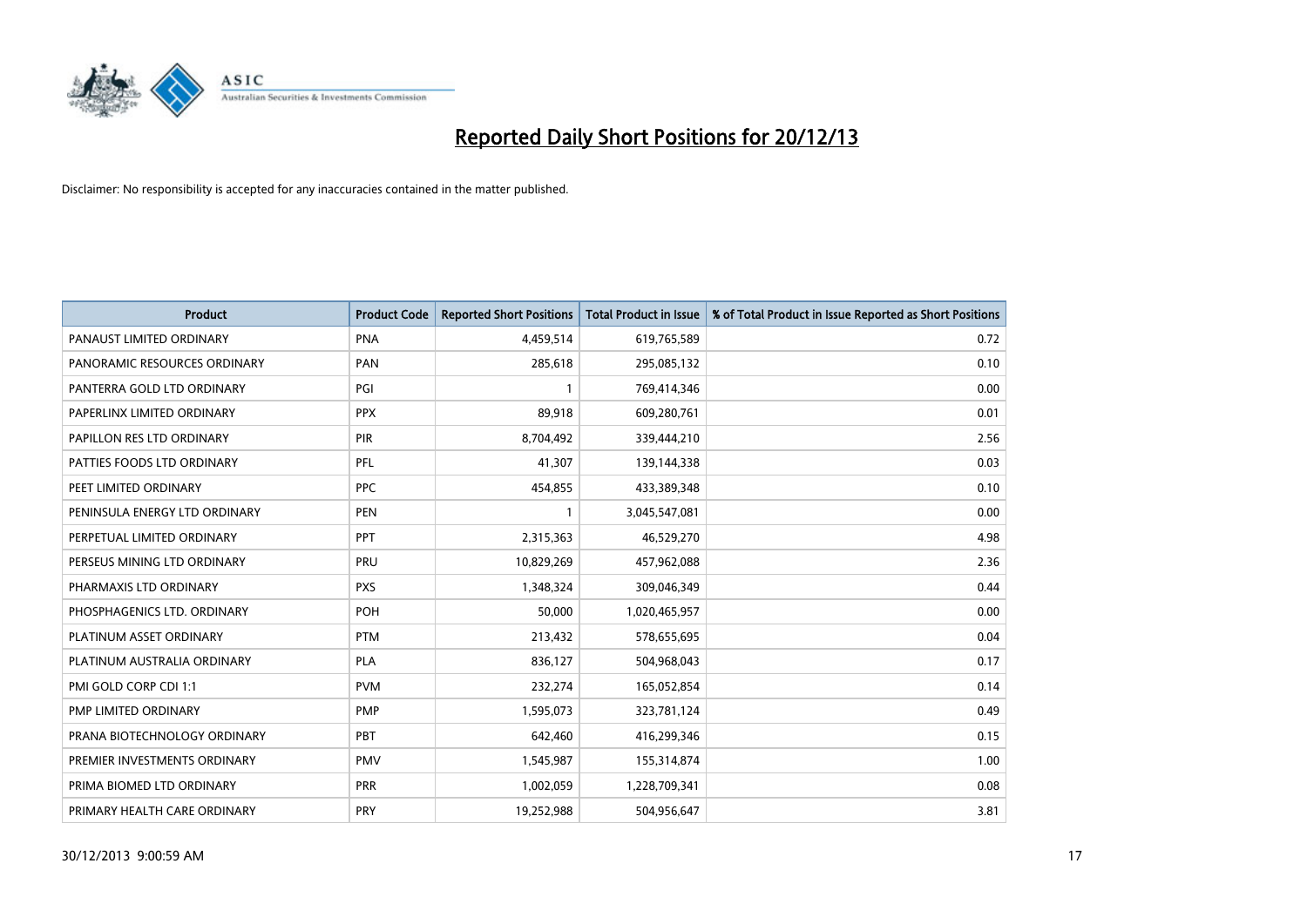

| <b>Product</b>                    | <b>Product Code</b> | <b>Reported Short Positions</b> | <b>Total Product in Issue</b> | % of Total Product in Issue Reported as Short Positions |
|-----------------------------------|---------------------|---------------------------------|-------------------------------|---------------------------------------------------------|
| PRIME MEDIA GRP LTD ORDINARY      | <b>PRT</b>          | 1,396,610                       | 366,330,303                   | 0.38                                                    |
| PROGRAMMED ORDINARY               | <b>PRG</b>          | 220,674                         | 118,229,190                   | 0.19                                                    |
| OANTAS AIRWAYS ORDINARY           | QAN                 | 61,751,211                      | 2,196,330,250                 | 2.81                                                    |
| OBE INSURANCE GROUP ORDINARY      | <b>OBE</b>          | 31,017,428                      | 1,226,855,950                 | 2.53                                                    |
| ORXPHARMA LTD ORDINARY            | <b>QRX</b>          | 66,492                          | 164,095,969                   | 0.04                                                    |
| <b>QUBE HOLDINGS LTD ORDINARY</b> | <b>QUB</b>          | 9,612,873                       | 931,433,499                   | 1.03                                                    |
| RAMELIUS RESOURCES ORDINARY       | <b>RMS</b>          | 373,005                         | 365,380,380                   | 0.10                                                    |
| RAMSAY HEALTH CARE ORDINARY       | <b>RHC</b>          | 2,112,212                       | 202,081,252                   | 1.05                                                    |
| <b>RCR TOMLINSON ORDINARY</b>     | <b>RCR</b>          | 1,489,990                       | 136,696,590                   | 1.09                                                    |
| <b>REA GROUP ORDINARY</b>         | <b>REA</b>          | 880,951                         | 131,714,699                   | 0.67                                                    |
| RECALL HOLDINGS LTD ORDINARY      | <b>REC</b>          | 1,440,218                       | 312,000,000                   | 0.46                                                    |
| <b>RECKON LIMITED ORDINARY</b>    | <b>RKN</b>          | 180,582                         | 126,913,066                   | 0.14                                                    |
| <b>RED 5 LIMITED ORDINARY</b>     | <b>RED</b>          | 162,100                         | 759,451,008                   | 0.02                                                    |
| <b>RED FORK ENERGY ORDINARY</b>   | <b>RFE</b>          | 4,364,802                       | 501,051,719                   | 0.87                                                    |
| REDBANK ENERGY LTD ORDINARY       | <b>AEJ</b>          | 13                              | 786,287                       | 0.00                                                    |
| REECE AUSTRALIA LTD. ORDINARY     | <b>REH</b>          | 436                             | 99,600,000                    | 0.00                                                    |
| REED RESOURCES LTD ORDINARY       | <b>RDR</b>          | 250,000                         | 523,453,895                   | 0.05                                                    |
| REGIS RESOURCES ORDINARY          | <b>RRL</b>          | 10,607,654                      | 497,987,384                   | 2.13                                                    |
| RESMED INC CDI 10:1               | <b>RMD</b>          | 34,524,864                      | 1,420,542,770                 | 2.43                                                    |
| <b>RESOLUTE MINING ORDINARY</b>   | <b>RSG</b>          | 10,577,369                      | 640,994,224                   | 1.65                                                    |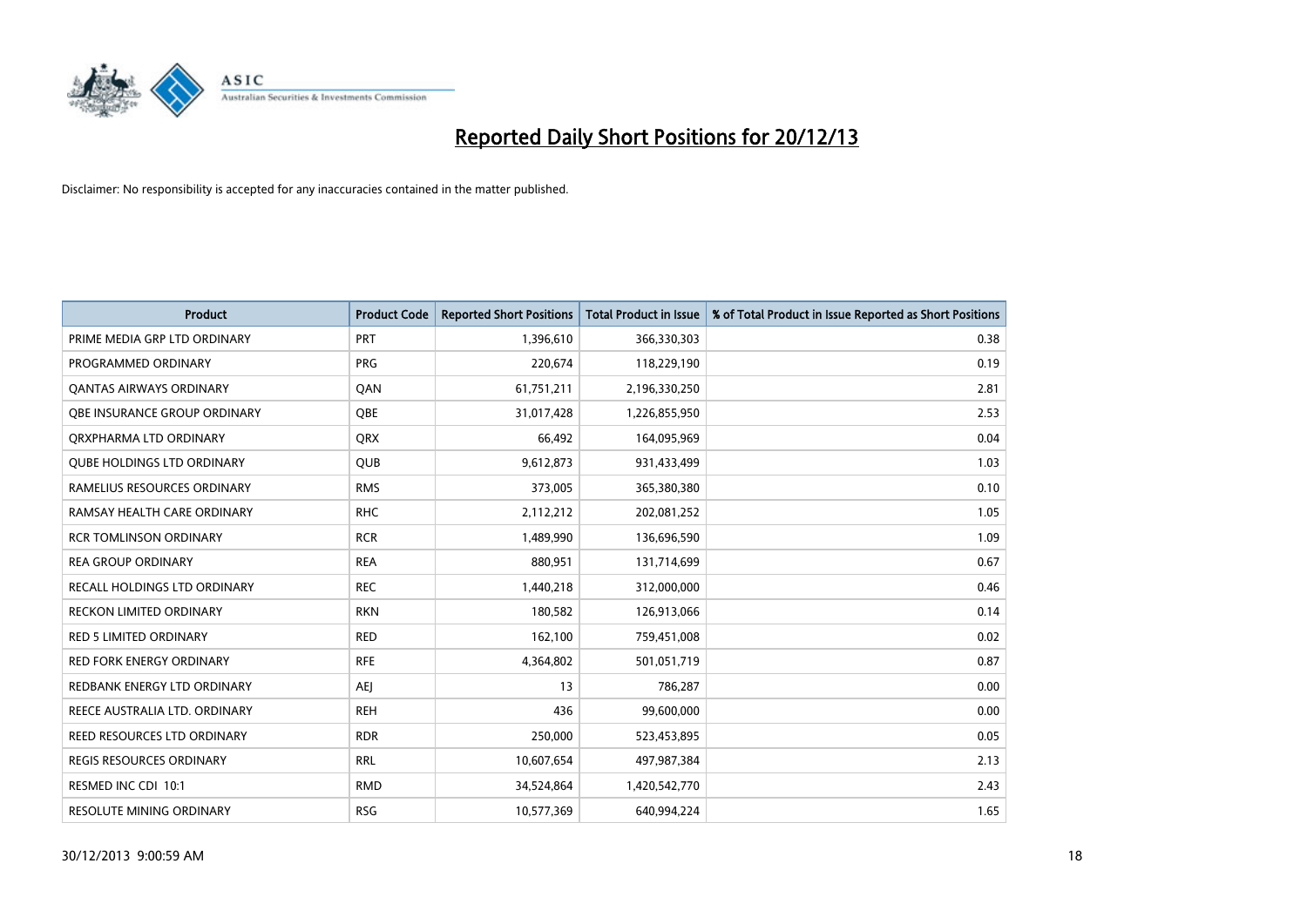

| <b>Product</b>                               | <b>Product Code</b> | <b>Reported Short Positions</b> | <b>Total Product in Issue</b> | % of Total Product in Issue Reported as Short Positions |
|----------------------------------------------|---------------------|---------------------------------|-------------------------------|---------------------------------------------------------|
| RESOURCE EQUIP LTD ORDINARY                  | <b>RQL</b>          | 5,000                           | 249,065,471                   | 0.00                                                    |
| <b>RESOURCE GENERATION ORDINARY</b>          | <b>RES</b>          | 224,300                         | 581,380,338                   | 0.04                                                    |
| RETAIL FOOD GROUP ORDINARY                   | <b>RFG</b>          | 3,550,375                       | 142,706,772                   | 2.49                                                    |
| REX MINERALS LIMITED ORDINARY                | <b>RXM</b>          | 1,879,251                       | 188,907,284                   | 0.99                                                    |
| <b>RHG LIMITED ORDINARY</b>                  | <b>RHG</b>          | 1,085                           | 308,483,177                   | 0.00                                                    |
| <b>RIDLEY CORPORATION ORDINARY</b>           | <b>RIC</b>          | 95,566                          | 307,817,071                   | 0.03                                                    |
| RIO TINTO LIMITED ORDINARY                   | <b>RIO</b>          | 4,826,472                       | 435,758,720                   | 1.11                                                    |
| ROBUST RESOURCES ORDINARY                    | <b>ROL</b>          | 4,000                           | 102,830,646                   | 0.00                                                    |
| ROC OIL COMPANY ORDINARY                     | <b>ROC</b>          | 1,176,649                       | 686,461,740                   | 0.17                                                    |
| ROYAL WOLF HOLDINGS ORDINARY                 | <b>RWH</b>          | 189,396                         | 100,387,052                   | 0.19                                                    |
| RURALCO HOLDINGS ORDINARY                    | <b>RHL</b>          | 1,408                           | 55,019,284                    | 0.00                                                    |
| SAI GLOBAL LIMITED ORDINARY                  | SAI                 | 6,490,155                       | 210,750,820                   | 3.08                                                    |
| SALMAT LIMITED ORDINARY                      | <b>SLM</b>          | 998                             | 159,812,799                   | 0.00                                                    |
| SAMSON OIL & GAS LTD ORDINARY                | <b>SSN</b>          | 1,652,000                       | 2,547,627,193                 | 0.06                                                    |
| SANDFIRE RESOURCES ORDINARY                  | <b>SFR</b>          | 1,459,484                       | 155,640,968                   | 0.94                                                    |
| SANTOS LTD ORDINARY                          | <b>STO</b>          | 4,385,829                       | 970,210,833                   | 0.45                                                    |
| SARACEN MINERAL ORDINARY                     | SAR                 | 1,465,199                       | 595,263,186                   | 0.25                                                    |
| <b>SCA PROPERTY GROUP STAPLED SECURITIES</b> | SCP                 | 24,982,892                      | 648,628,320                   | 3.85                                                    |
| SEDGMAN LIMITED ORDINARY                     | <b>SDM</b>          | 262,251                         | 223,224,636                   | 0.12                                                    |
| SEEK LIMITED ORDINARY                        | <b>SEK</b>          | 12,815,570                      | 339,132,780                   | 3.78                                                    |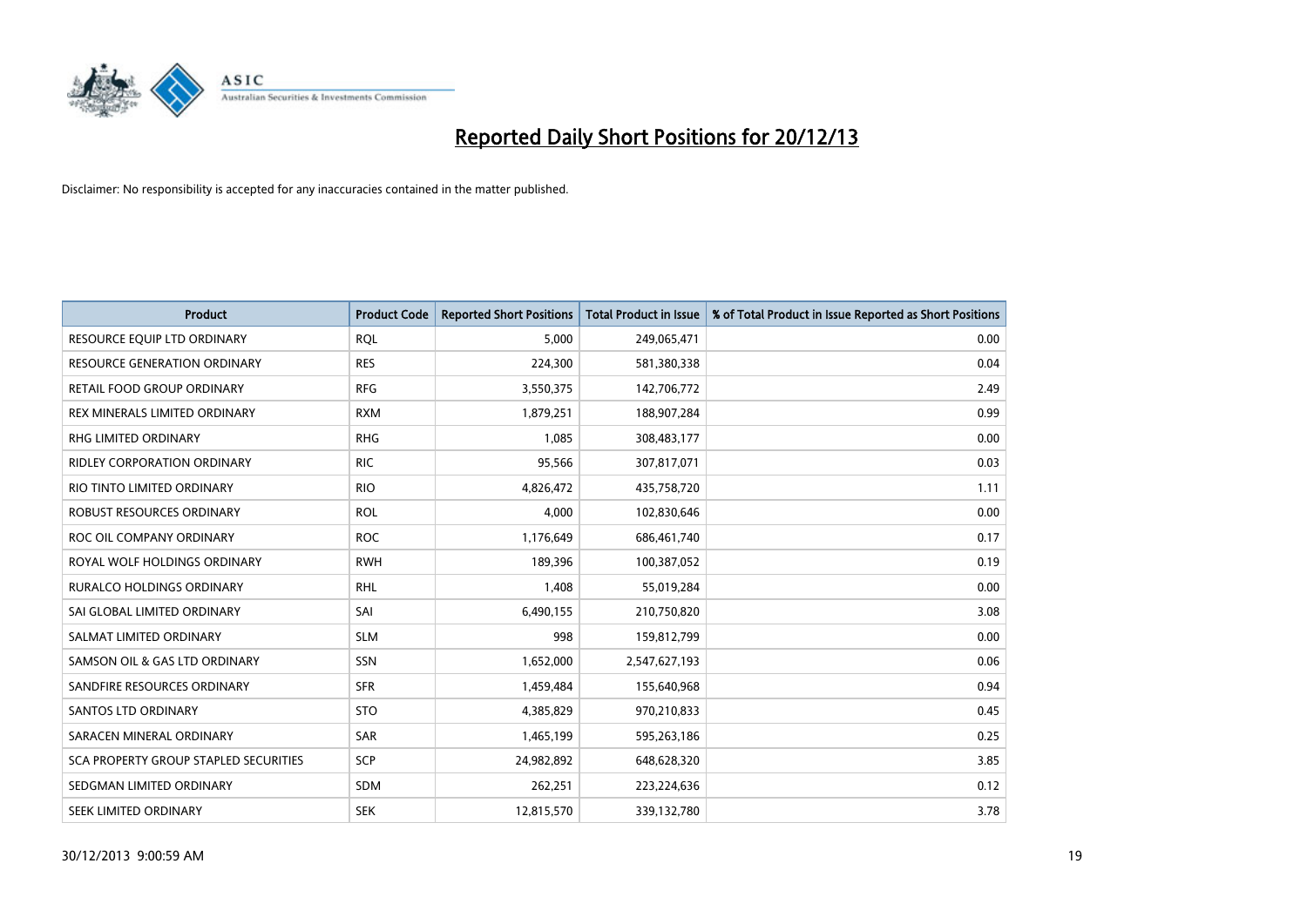

| <b>Product</b>                           | <b>Product Code</b> | <b>Reported Short Positions</b> | <b>Total Product in Issue</b> | % of Total Product in Issue Reported as Short Positions |
|------------------------------------------|---------------------|---------------------------------|-------------------------------|---------------------------------------------------------|
| SELECT HARVESTS ORDINARY                 | <b>SHV</b>          | 24,080                          | 57,815,720                    | 0.04                                                    |
| SENEX ENERGY LIMITED ORDINARY            | <b>SXY</b>          | 10,137,131                      | 1,144,008,917                 | 0.89                                                    |
| SERVCORP LIMITED ORDINARY                | SRV                 | 299                             | 98,432,275                    | 0.00                                                    |
| SERVICE STREAM ORDINARY                  | SSM                 | 100                             | 284,443,570                   | 0.00                                                    |
| SEVEN GROUP HOLDINGS ORDINARY            | <b>SVW</b>          | 4,324,428                       | 308,160,281                   | 1.40                                                    |
| SEVEN WEST MEDIA LTD ORDINARY            | <b>SWM</b>          | 7,472,202                       | 999,160,872                   | 0.75                                                    |
| SIGMA PHARMACEUTICAL ORDINARY            | <b>SIP</b>          | 5,451,870                       | 1,125,275,419                 | 0.48                                                    |
| SILEX SYSTEMS ORDINARY                   | <b>SLX</b>          | 2,658,239                       | 170,297,752                   | 1.56                                                    |
| SILVER CHEF LIMITED ORDINARY             | SIV                 | 8,690                           | 29,333,629                    | 0.03                                                    |
| SILVER LAKE RESOURCE ORDINARY            | <b>SLR</b>          | 16,196,233                      | 437,594,758                   | 3.70                                                    |
| SIMS METAL MGMT LTD ORDINARY             | SGM                 | 9,198,885                       | 204,434,248                   | 4.50                                                    |
| SINGAPORE TELECOMM. CHESS DEPOSITARY INT | SGT                 | 1,507,358                       | 157,696,918                   | 0.96                                                    |
| SINO GAS ENERGY ORDINARY                 | SEH                 | 317,897                         | 1,453,304,154                 | 0.02                                                    |
| SIRIUS RESOURCES NL ORDINARY             | <b>SIR</b>          | 9,138,486                       | 261,930,167                   | 3.49                                                    |
| SIRTEX MEDICAL ORDINARY                  | <b>SRX</b>          | 410,107                         | 56,108,439                    | 0.73                                                    |
| SKILLED GROUP LTD ORDINARY               | <b>SKE</b>          | 3,713,266                       | 233,871,364                   | 1.59                                                    |
| <b>SKY NETWORK ORDINARY</b>              | <b>SKT</b>          | 104,493                         | 389,139,785                   | 0.03                                                    |
| SKYCITY ENT GRP LTD ORDINARY             | <b>SKC</b>          | 323,904                         | 580,016,676                   | 0.06                                                    |
| <b>SLATER &amp; GORDON ORDINARY</b>      | SGH                 | 654,051                         | 202,481,656                   | 0.32                                                    |
| SMS MANAGEMENT, ORDINARY                 | <b>SMX</b>          | 3,316,831                       | 70,099,763                    | 4.73                                                    |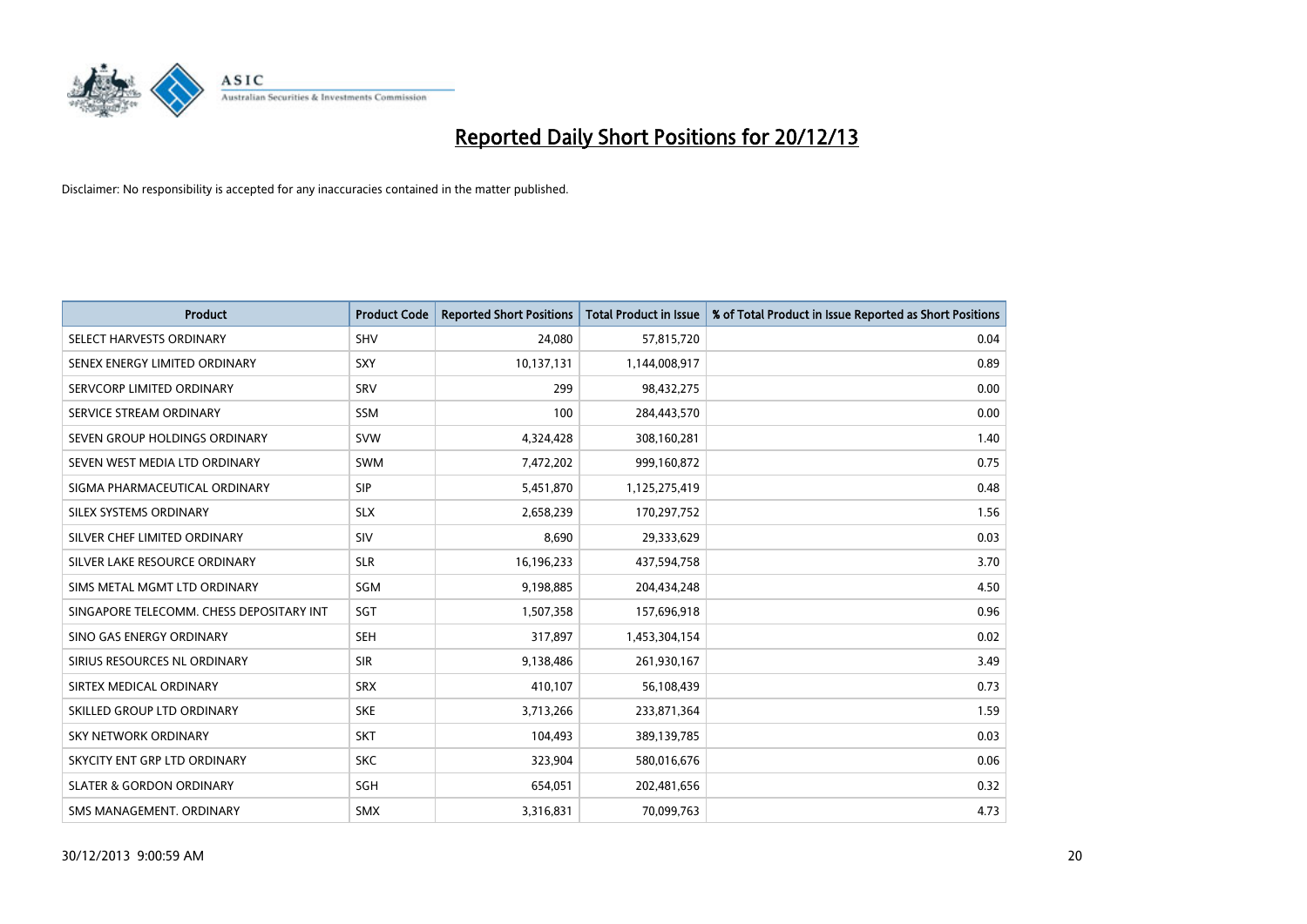

| <b>Product</b>                           | <b>Product Code</b> | <b>Reported Short Positions</b> | <b>Total Product in Issue</b> | % of Total Product in Issue Reported as Short Positions |
|------------------------------------------|---------------------|---------------------------------|-------------------------------|---------------------------------------------------------|
| SONIC HEALTHCARE ORDINARY                | <b>SHL</b>          | 4,364,895                       | 400,613,556                   | 1.09                                                    |
| SOUL PATTINSON (W.H) ORDINARY            | SOL                 | 94,416                          | 239,395,320                   | 0.04                                                    |
| SOUTH BOULDER MINES ORDINARY             | <b>STB</b>          | 1                               | 128,027,826                   | 0.00                                                    |
| SP AUSNET STAPLED SECURITIES             | <b>SPN</b>          | 34, 351, 777                    | 3,376,325,523                 | 1.02                                                    |
| SPARK INFRASTRUCTURE STAPLED NOTE & UNIT | SKI                 | 42,259,940                      | 1,326,734,264                 | 3.19                                                    |
| SPDR 200 FUND ETF UNITS                  | <b>STW</b>          | 27,691                          | 44,478,688                    | 0.06                                                    |
| SPDR 200 RESOURCES ETF UNITS             | <b>OZR</b>          | 66,188                          | 1,501,132                     | 4.41                                                    |
| SPDR SMALL ORDS ETF UNITS                | SSO                 | 199,018                         | 800,855                       | 24.85                                                   |
| SPECIALTY FASHION ORDINARY               | <b>SFH</b>          | 50,001                          | 192,236,121                   | 0.03                                                    |
| ST BARBARA LIMITED ORDINARY              | <b>SBM</b>          | 20,812,439                      | 488,074,077                   | 4.26                                                    |
| STARPHARMA HOLDINGS ORDINARY             | <b>SPL</b>          | 14,704,338                      | 284,574,948                   | 5.17                                                    |
| STEADFAST GROUP LTD ORDINARY             | SDF                 | 1,178,887                       | 500,971,408                   | 0.24                                                    |
| STHN CROSS MEDIA ORDINARY                | <b>SXL</b>          | 2,608,149                       | 705,099,800                   | 0.37                                                    |
| STOCKLAND UNITS/ORD STAPLED              | SGP                 | 4,618,146                       | 2,305,750,747                 | 0.20                                                    |
| STRAITS RES LTD. ORDINARY                | <b>SRQ</b>          | 31,522                          | 1,164,150,159                 | 0.00                                                    |
| STRIKE ENERGY LTD ORDINARY               | <b>STX</b>          | 5,000                           | 706,519,664                   | 0.00                                                    |
| STW COMMUNICATIONS ORDINARY              | SGN                 | 623,570                         | 403,828,512                   | 0.15                                                    |
| SUNCORP GROUP LTD ORDINARY               | <b>SUN</b>          | 3,325,514                       | 1,286,600,980                 | 0.26                                                    |
| SUNDANCE ENERGY ORDINARY                 | <b>SEA</b>          | 559,075                         | 463,173,668                   | 0.12                                                    |
| SUNDANCE RESOURCES ORDINARY              | <b>SDL</b>          | 37,665,309                      | 3,073,110,985                 | 1.23                                                    |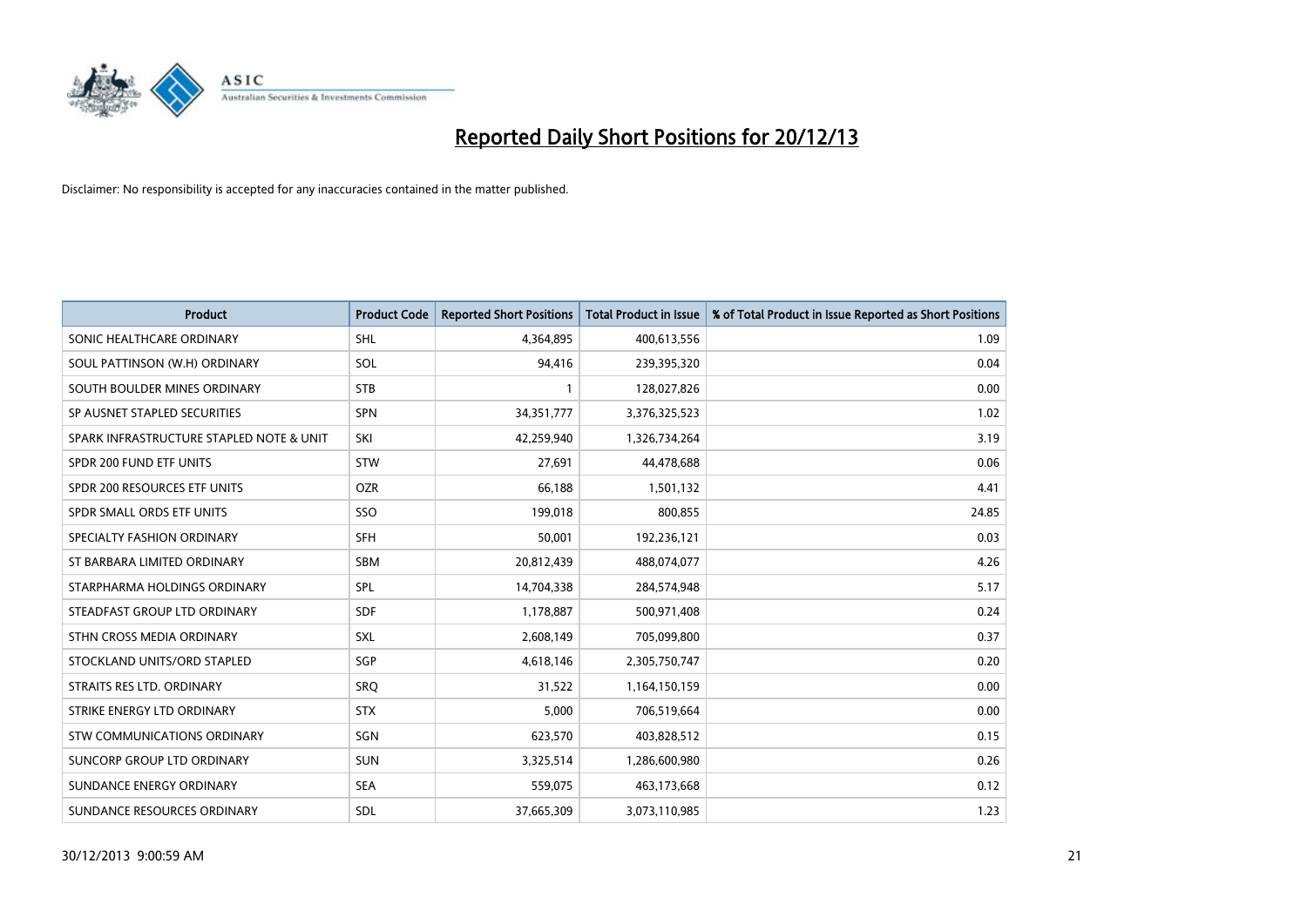

| <b>Product</b>                       | <b>Product Code</b> | <b>Reported Short Positions</b> | <b>Total Product in Issue</b> | % of Total Product in Issue Reported as Short Positions |
|--------------------------------------|---------------------|---------------------------------|-------------------------------|---------------------------------------------------------|
| SUNLAND GROUP LTD ORDINARY           | <b>SDG</b>          | 70,068                          | 181,710,087                   | 0.04                                                    |
| SUPER RET REP LTD ORDINARY           | SUL                 | 1,027,110                       | 196,731,620                   | 0.52                                                    |
| SYD AIRPORT STAPLED US PROHIBIT.     | SYD                 | 29,975,261                      | 2,194,322,759                 | 1.37                                                    |
| SYRAH RESOURCES ORDINARY             | <b>SYR</b>          | 2,454,916                       | 148,410,123                   | 1.65                                                    |
| TABCORP HOLDINGS LTD ORDINARY        | <b>TAH</b>          | 18,911,440                      | 754,274,706                   | 2.51                                                    |
| TANAMI GOLD NL ORDINARY              | <b>TAM</b>          | 500,001                         | 587,548,523                   | 0.09                                                    |
| TAP OIL LIMITED ORDINARY             | <b>TAP</b>          | 224,739                         | 241,608,606                   | 0.09                                                    |
| TASSAL GROUP LIMITED ORDINARY        | <b>TGR</b>          | 35,524                          | 146,507,029                   | 0.02                                                    |
| <b>TATTS GROUP LTD ORDINARY</b>      | <b>TTS</b>          | 10,401,292                      | 1,417,117,821                 | 0.73                                                    |
| <b>TECHNOLOGY ONE ORDINARY</b>       | <b>TNE</b>          | 5,055                           | 307,551,455                   | 0.00                                                    |
| TELECOM CORPORATION ORDINARY         | <b>TEL</b>          | 8,550,939                       | 1,824,150,788                 | 0.47                                                    |
| <b>TELSTRA CORPORATION, ORDINARY</b> | <b>TLS</b>          | 21,564,420                      | 12,443,074,357                | 0.17                                                    |
| TEN NETWORK HOLDINGS ORDINARY        | <b>TEN</b>          | 140,500,257                     | 2,586,970,845                 | 5.43                                                    |
| TERANGA GOLD CORP CDI 1:1            | <b>TGZ</b>          | 3,819                           | 171,110,480                   | 0.00                                                    |
| TFS CORPORATION LTD ORDINARY         | <b>TFC</b>          | 110,742                         | 282,157,408                   | 0.04                                                    |
| THE REJECT SHOP ORDINARY             | <b>TRS</b>          | 1,785,295                       | 28,826,248                    | 6.19                                                    |
| THORN GROUP LIMITED ORDINARY         | <b>TGA</b>          | 44,543                          | 148,897,155                   | 0.03                                                    |
| TIGER RESOURCES ORDINARY             | <b>TGS</b>          | 1,698,259                       | 777,520,269                   | 0.22                                                    |
| TITAN ENERGY SERVICE ORDINARY        | <b>TTN</b>          | 99,443                          | 48,866,894                    | 0.20                                                    |
| TOLL HOLDINGS LTD ORDINARY           | <b>TOL</b>          | 25,314,822                      | 717,133,875                   | 3.53                                                    |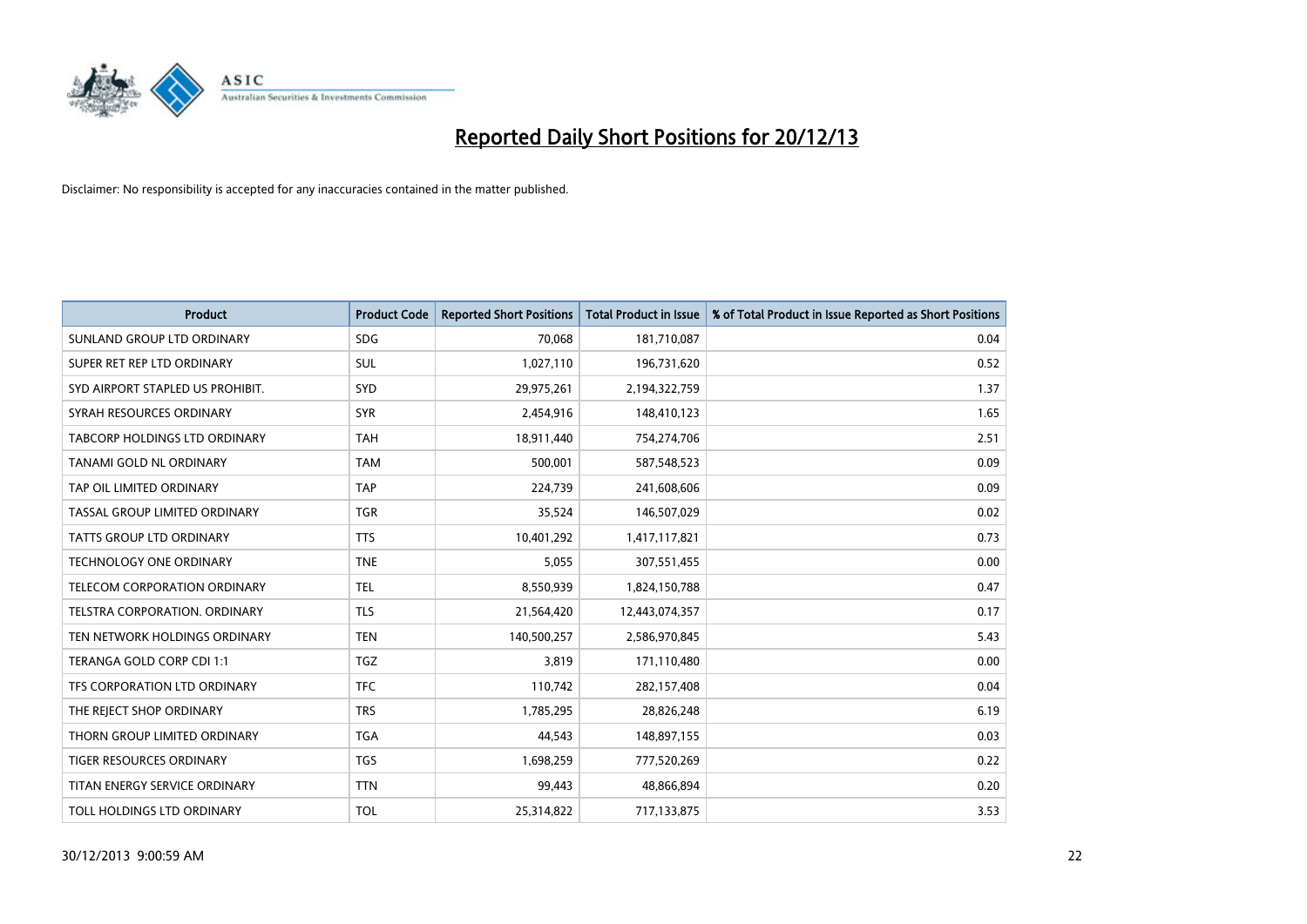

| <b>Product</b>                        | <b>Product Code</b> | <b>Reported Short Positions</b> | <b>Total Product in Issue</b> | % of Total Product in Issue Reported as Short Positions |
|---------------------------------------|---------------------|---------------------------------|-------------------------------|---------------------------------------------------------|
| <b>TORO ENERGY LIMITED ORDINARY</b>   | <b>TOE</b>          | 139,845                         | 1,489,883,453                 | 0.01                                                    |
| TOX FREE SOLUTIONS ORDINARY           | <b>TOX</b>          | 2,099,523                       | 133,242,359                   | 1.58                                                    |
| TPG TELECOM LIMITED ORDINARY          | <b>TPM</b>          | 935,188                         | 793,808,141                   | 0.12                                                    |
| TRADE ME GROUP ORDINARY               | <b>TME</b>          | 616,543                         | 396,261,129                   | 0.16                                                    |
| <b>TRANSFIELD SERVICES ORDINARY</b>   | <b>TSE</b>          | 38,690,471                      | 512,457,716                   | 7.55                                                    |
| TRANSPACIFIC INDUST, ORDINARY         | <b>TPI</b>          | 24,278,617                      | 1,578,563,490                 | 1.54                                                    |
| TRANSURBAN GROUP TRIPLE STAPLED SEC.  | <b>TCL</b>          | 1,483,497                       | 1,486,013,648                 | 0.10                                                    |
| TREASURY GROUP ORDINARY               | <b>TRG</b>          | 18,976                          | 23,070,755                    | 0.08                                                    |
| TREASURY WINE ESTATE ORDINARY         | <b>TWE</b>          | 28,708,014                      | 647,227,144                   | 4.44                                                    |
| TROY RESOURCES LTD ORDINARY           | <b>TRY</b>          | 298,337                         | 168,486,562                   | 0.18                                                    |
| TWENTY-FIRST FOX INC A NON-VOTING CDI | <b>FOXLV</b>        | 871,192                         | 8,513,648                     | 10.23                                                   |
| TWENTY-FIRST FOX INC B VOTING CDI     | <b>FOX</b>          | 803,234                         | 212,815,026                   | 0.38                                                    |
| UGL LIMITED ORDINARY                  | UGL                 | 20,006,646                      | 166,511,240                   | 12.02                                                   |
| UNILIFE CORPORATION CDI 6:1           | <b>UNS</b>          | 250,857                         | 275,144,340                   | 0.09                                                    |
| UXC LIMITED ORDINARY                  | <b>UXC</b>          | 923,845                         | 320,551,687                   | 0.29                                                    |
| VEDA GROUP LTD ORDINARY               | <b>VED</b>          | 176,089                         | 842,055,406                   | 0.02                                                    |
| VENTURE MINERALS ORDINARY             | <b>VMS</b>          | 193,000                         | 287,320,170                   | 0.07                                                    |
| VILLA WORLD LTD, ORDINARY             | <b>VLW</b>          | 1,266                           | 93,663,800                    | 0.00                                                    |
| <b>VILLAGE ROADSHOW LTD ORDINARY</b>  | <b>VRL</b>          | 520,191                         | 159,493,510                   | 0.33                                                    |
| VIRGIN AUS HLDG LTD ORDINARY          | <b>VAH</b>          | 74,657,162                      | 3,514,807,839                 | 2.12                                                    |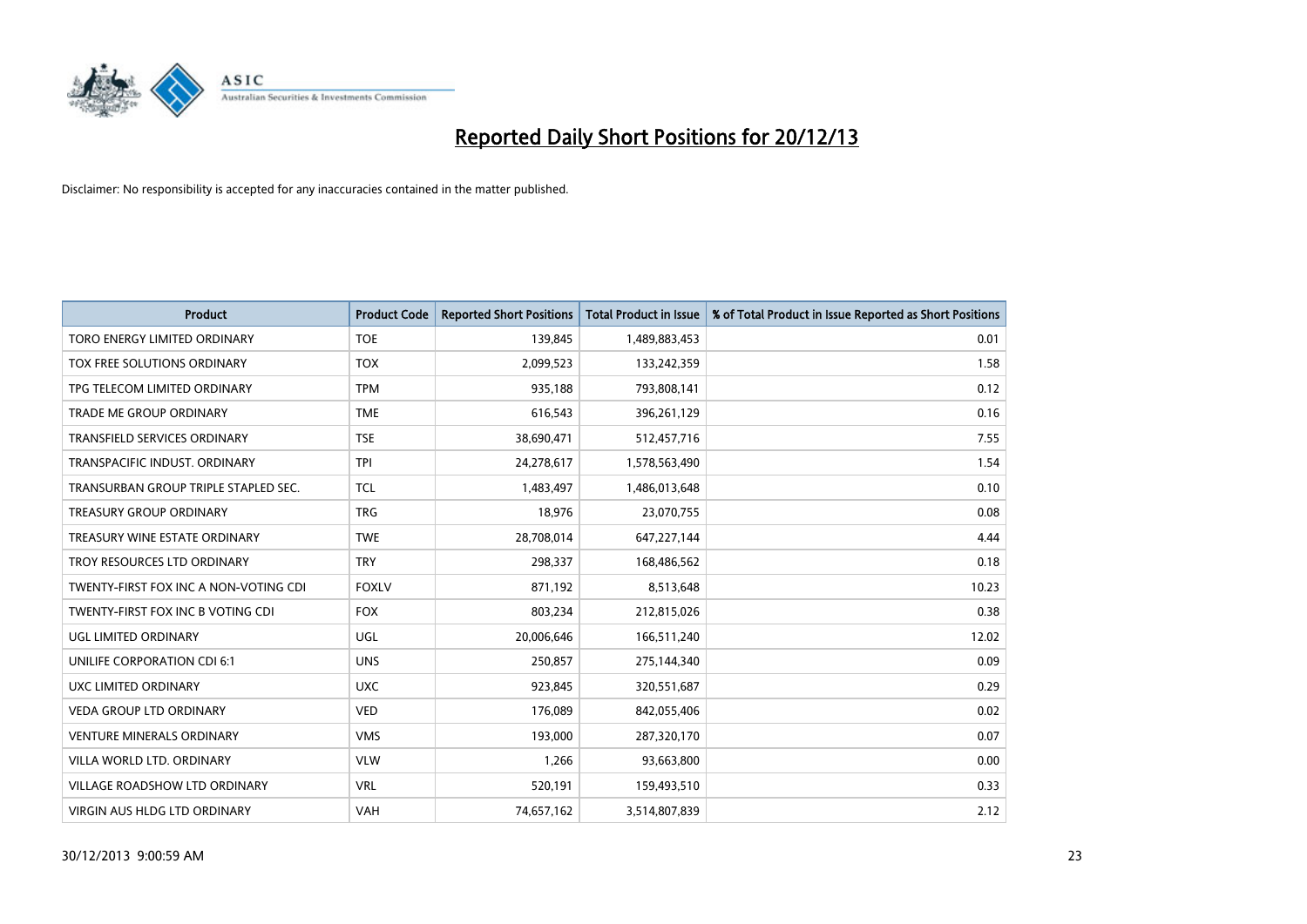

| <b>Product</b>                           | <b>Product Code</b> | <b>Reported Short Positions</b> | <b>Total Product in Issue</b> | % of Total Product in Issue Reported as Short Positions |
|------------------------------------------|---------------------|---------------------------------|-------------------------------|---------------------------------------------------------|
| <b>VIRTUS HEALTH LTD ORDINARY</b>        | <b>VRT</b>          | 1,420,881                       | 79,536,601                    | 1.79                                                    |
| VISION EYE INSTITUTE ORDINARY            | <b>VEI</b>          | 2,224,450                       | 160,759,740                   | 1.38                                                    |
| <b>VOCATION LTD ORDINARY</b>             | <b>VET</b>          | 8,592,382                       | 200,000,000                   | 4.30                                                    |
| <b>VOCUS COMMS LTD ORDINARY</b>          | <b>VOC</b>          | 194,731                         | 80,779,125                    | 0.24                                                    |
| WAM CAPITAL LIMITED ORDINARY             | <b>WAM</b>          | 375                             | 335,818,987                   | 0.00                                                    |
| WARRNAMBOOL CHEESE ORDINARY              | <b>WCB</b>          | 39,999                          | 55,969,511                    | 0.07                                                    |
| <b>WATPAC LIMITED ORDINARY</b>           | <b>WTP</b>          | 2,843                           | 184,332,526                   | 0.00                                                    |
| WEBJET LIMITED ORDINARY                  | <b>WEB</b>          | 2,228,575                       | 79,397,959                    | 2.81                                                    |
| <b>WESFARMERS LIMITED ORDINARY</b>       | <b>WES</b>          | 3,712,194                       | 1,143,274,951                 | 0.32                                                    |
| WESTERN AREAS LTD ORDINARY               | <b>WSA</b>          | 23,959,280                      | 196,862,806                   | 12.17                                                   |
| WESTERN DESERT RES. ORDINARY             | <b>WDR</b>          | 2,582,956                       | 498,831,910                   | 0.52                                                    |
| WESTFIELD GROUP ORD/UNIT STAPLED SEC     | <b>WDC</b>          | 5,210,419                       | 2,113,501,814                 | 0.25                                                    |
| WESTFIELD RETAIL TST UNIT STAPLED        | <b>WRT</b>          | 26,836,874                      | 2,979,214,029                 | 0.90                                                    |
| WESTPAC BANKING CORP CONV PERPETUAL NOTE | <b>WBCPD</b>        | 19                              | 13,835,690                    | 0.00                                                    |
| <b>WESTPAC BANKING CORP ORDINARY</b>     | <b>WBC</b>          | 18,800,617                      | 3,109,048,309                 | 0.60                                                    |
| WHITE ENERGY COMPANY ORDINARY            | <b>WEC</b>          | 10,463                          | 322,974,494                   | 0.00                                                    |
| <b>WHITEHAVEN COAL ORDINARY</b>          | <b>WHC</b>          | 56,279,306                      | 1,025,692,710                 | 5.49                                                    |
| WIDE BAY AUST LTD ORDINARY               | <b>WBB</b>          | 17,837                          | 36,238,600                    | 0.05                                                    |
| WINDIMURRA VANADIUM ORDINARY             | <b>WVL</b>          | 20,461                          | 19,284,366                    | 0.11                                                    |
| WOODSIDE PETROLEUM ORDINARY              | <b>WPL</b>          | 3,012,950                       | 823,910,657                   | 0.37                                                    |